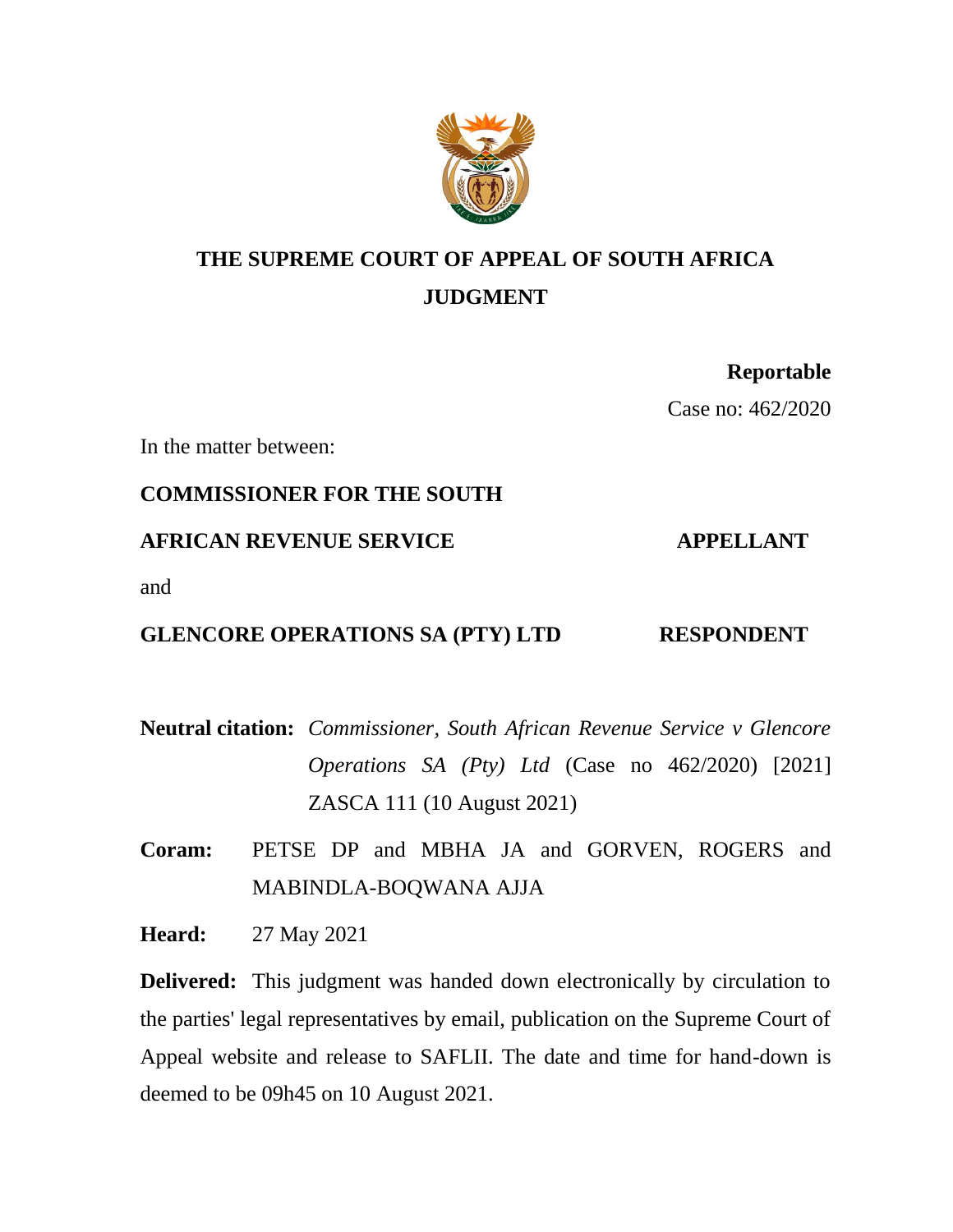**Summary:** Revenue –Customs and Excise Act 91 of 1964 (the Act) – diesel fuel concession – entitlement to a refund of diesel fuel levy used for primary production in mining – interpretation and ambit of Note  $6(f)(iii)$  of Item  $670.04$ in Part 3 of Schedule 6 to the Act – claim by entity engaged in mining activities for diesel rebates in respect of period between August 2011 and 13 December 2013 – claim disallowed by Commissioner on grounds that the activities in respect of which claim submitted not constituting primary production activity in mining within ambit of Note 6(f)(iii) but related to secondary activities in mining – decision by the high court overturning the Commissioner's determination and instead holding that taxpayer entitled to a refund of diesel fuel levy for the relevant period reversed on appeal.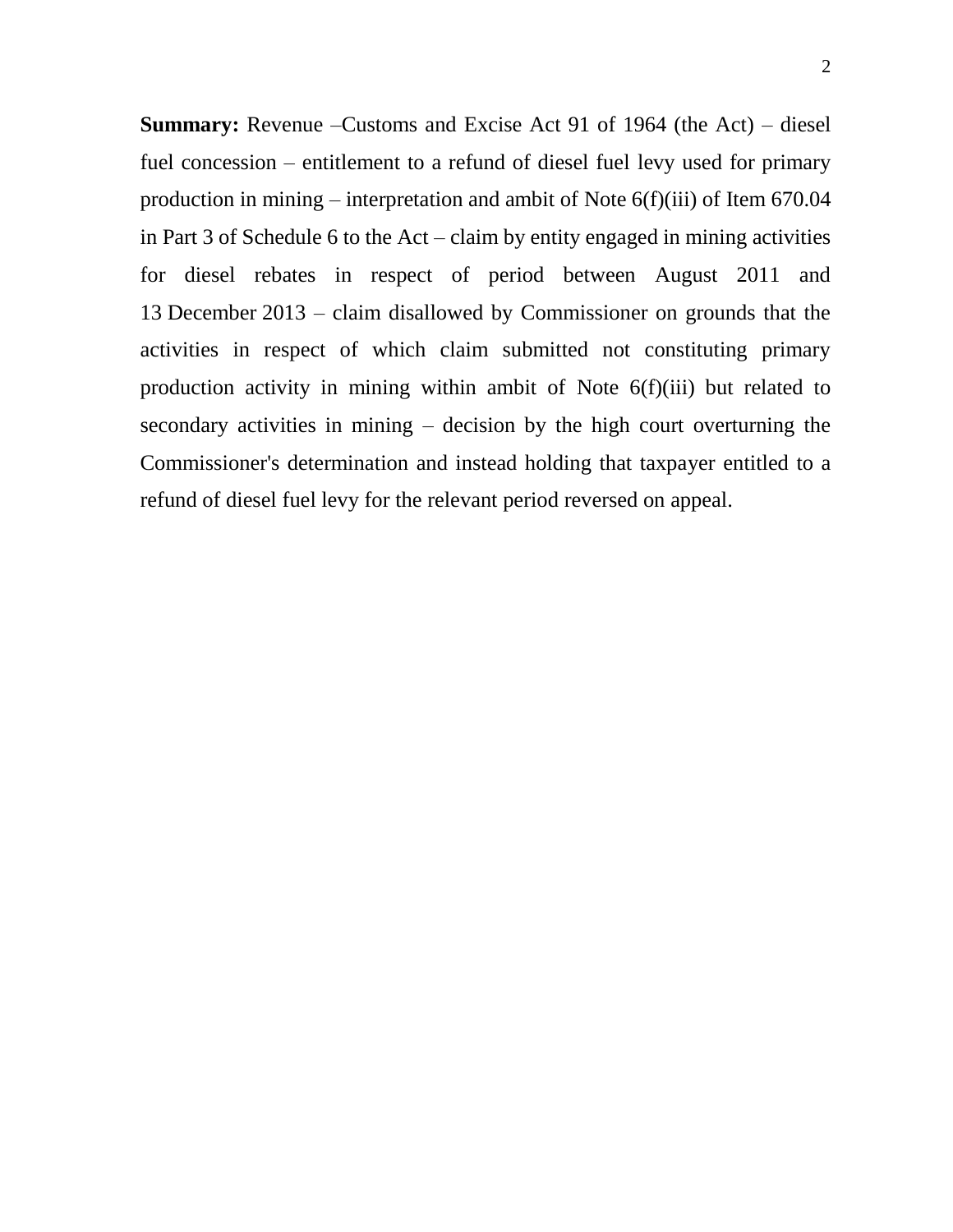#### **ORDER**

**On appeal from:** Gauteng Division of the High Court of South Africa, Pretoria (Van der Westhuizen J, sitting as a court of first instance):

- 1 The appeal is upheld with costs, including the costs of two counsel.
- 2 The order of the high court is set aside and in its place is substituted the following:

'The application is dismissed with costs, including the costs of two counsel where so employed.'

### **JUDGMENT**

#### **Petse DP (Mbha JA concurring):**

#### **Introduction**

[1] This is an appeal by the Commissioner of the South African Revenue Service (the Commissioner) against a decision of the Gauteng Division of the High Court, Pretoria (the high court) (per Van der Westhuizen J), delivered on 24 October 2019. The high court upheld an appeal by the respondent, Glencore Operations SA (Pty) Ltd (Glencore), brought in terms of s  $47(9)(e)^{1}$  of

<sup>&</sup>lt;sup>1</sup> Section  $47(9)(e)$  provides:

<sup>&#</sup>x27;An appeal against any such determination shall lie to the division of the Supreme Court of South Africa having jurisdiction to hear appeals in the area wherein the determination was made, or the goods in question were entered for home consumption.'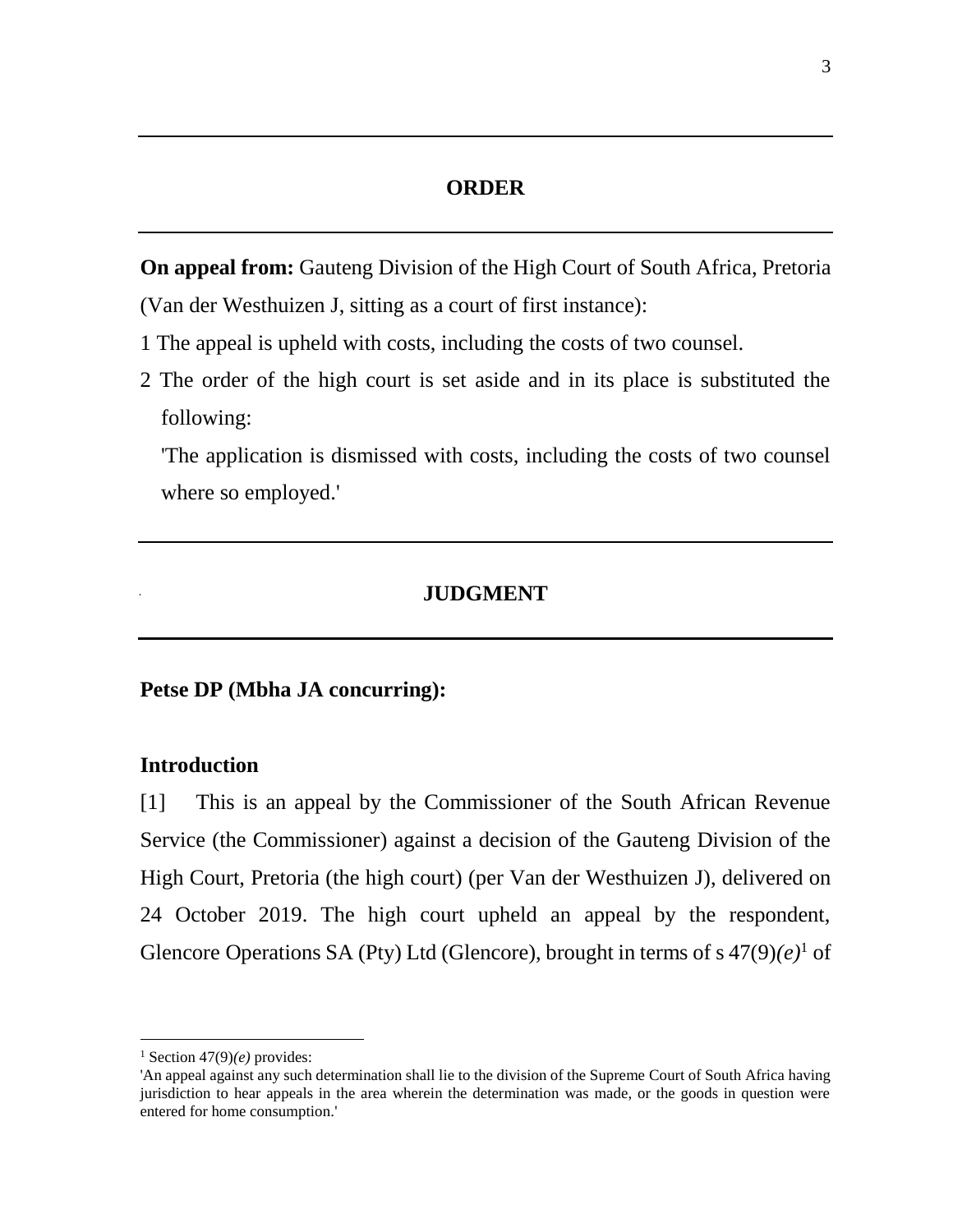the Customs and Excise Act 91 of 1964 (the Act) against a determination made by the Commissioner in terms of s  $47(9)(a)(i)(bb)^2$  of the Act.

[2] In terms of s 47(1) of the Act, among the duties levied on goods in accordance with Schedule 1 of the Act are the 'fuel levy' and the 'Road Accident Fund levy'. Distillate fuel (in common parlance, diesel) constitutes goods on which these two levies are imposed by Parts 5A and 5B of Schedule 1. The fuel used by Glencore is subject to these two levies. (Simply for convenience, I shall refer to the two levies collectively as the 'fuel levy' and the goods on which they are imposed as 'fuel levy goods'.) The question is whether Glencore is entitled to a rebate of the fuel levy pursuant to the provisions of s 75(1A) read with Item 670.04 in Part 3 of Schedule 6. Item 670.04 provides for such a rebate in respect of '[d]istillate fuel purchased for and used for the purposes specified in, and subject to compliance with Note 6'. Note 6 forms part of the notes which introduced Part 3 of Schedule 6.

[3] Invoking the provisions of Note 6(f)(iii), the Commissioner disallowed Glencore's application for a refund of the fuel levy leviable on diesel under the Act on the grounds that the distillate fuel in respect of which a refund was claimed by Glencore was not used in 'own primary production activities in mining' as contemplated in Note 6(f)(iii). And that, instead, it was actually used in secondary production activities which do not qualify for a refund.

<sup>&</sup>lt;sup>2</sup> Section  $47(9)(a)(i)(bb)$  provides in material part as follows:

<sup>&#</sup>x27;whether goods so classified under such tariff headings, tariff sub-headings, tariff items or other items of Schedule No. 3, 4, 5 or 6 may be used, manufactured, exported or otherwise disposed of or have been used, manufactured, exported or otherwise disposed of as provided in such tariff items or other items specified in any such Schedule.'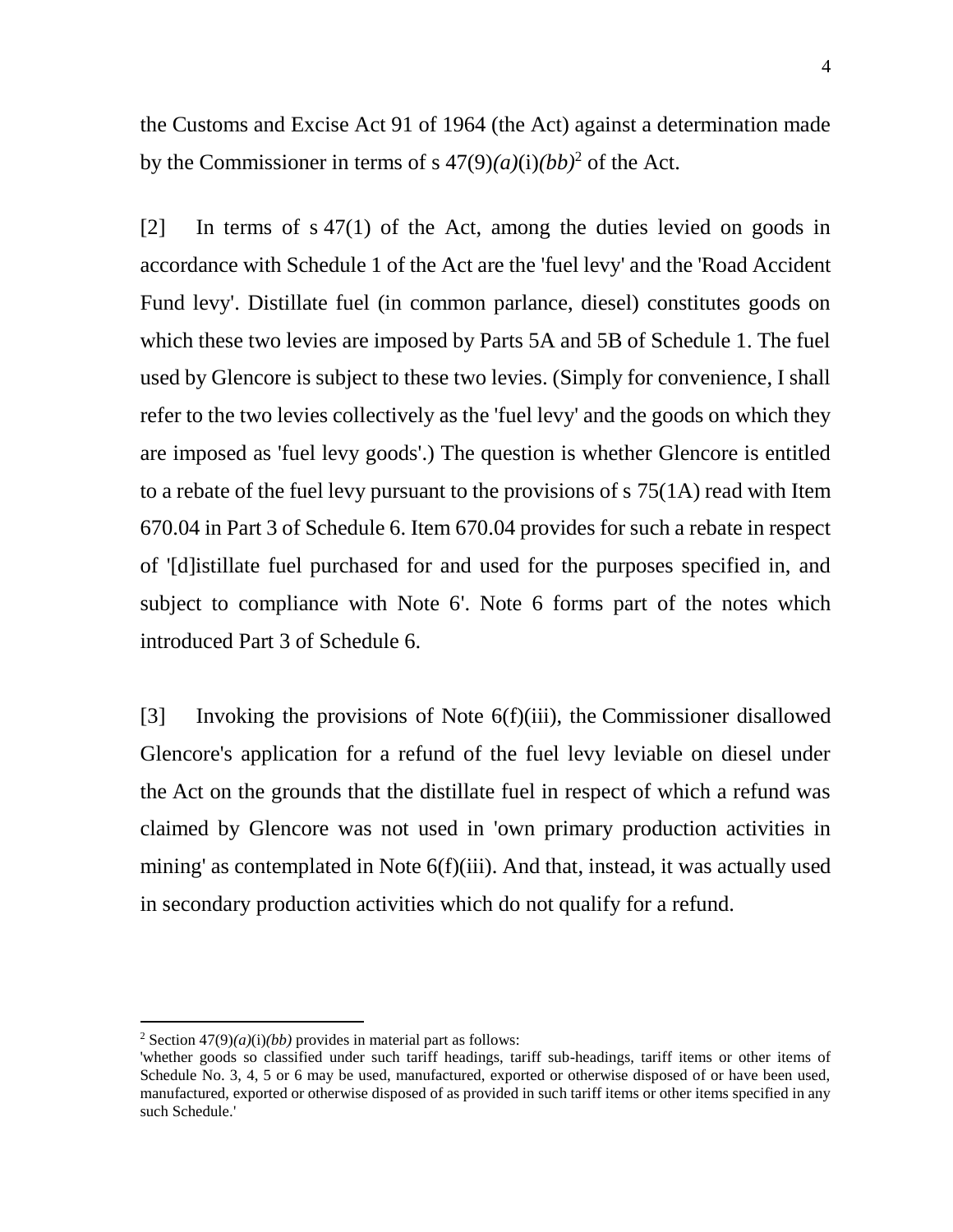#### **The parties**

[4] The Commissioner is, in terms of s 2(1) of the Act and subject to the control of the Minister of Finance, charged with the administration of the Act and the interpretation of the schedules thereto. The Commissioner is the appellant in this appeal.

[5] Glencore is a holder of mining rights issued in terms of s  $23<sup>3</sup>$  of the Mineral and Petroleum Resources Development Act 28 of 2002 (the MPRDA) and conducts the business of mining of coal at its various mines located in Middelburg, Mpumalanga. It is the respondent in this appeal and resists the relief sought by the Commissioner on appeal.

 $\overline{a}$ 

#### '**Granting and duration of mining right**

<sup>3</sup> Section 23 provides that:

<sup>(1)</sup> Subject to subsection (4), the Minister must grant a mining right if–

*<sup>(</sup>a*) the mineral can be mined optimally in accordance with the mining work programme;

*<sup>(</sup>b)* the applicant has access to financial resources and has the technical ability to conduct the proposed mining operation optimally;

*<sup>(</sup>c)* the financing plan is compatible with the intended mining operation and the duration thereof;

*<sup>(</sup>d)* the mining will not result in unacceptable pollution, ecological degradation or damage to the environment;

*<sup>(</sup>e)* the applicant has provided financially and otherwise for the prescribed social and labour plan;

*<sup>(</sup>f)* the applicant has the ability to comply with the relevant provisions of the Mine Health and Safety Act, 1996 (Act No. 29 of 1996);

*<sup>(</sup>g)* the applicant is not in contravention of any provision of this Act; and

*<sup>(</sup>h)* the granting of such right will further the objects referred to in section 2*(d)* and *(f)* and the accordance with the charter contemplated in section 100 and the prescribed social and labour plan.

<sup>(2)</sup> The Minister may, having regard to the nature of the mineral in question, take into consideration the provisions of section 26.

<sup>(3)</sup> The Minister must refuse to grant a mining right if the application does not meet all the requirements referred to in subsection (1).

<sup>(4)</sup> If the Minister refuses to grant a mining right, the Minister must, within 30 days of the decision, in writing notify the applicant of the decision and the reasons.

<sup>(5)</sup> A mining right granted in terms of subsection (1) comes into effect on the date on which the environmental management programme is approved in terms of section 39(4).

<sup>(6)</sup> A mining right is subject to this Act, any relevant law, the terms and conditions stated in the right and the prescribed terms and conditions and is valid for the period specified in the right, which period may not exceed 30 years.'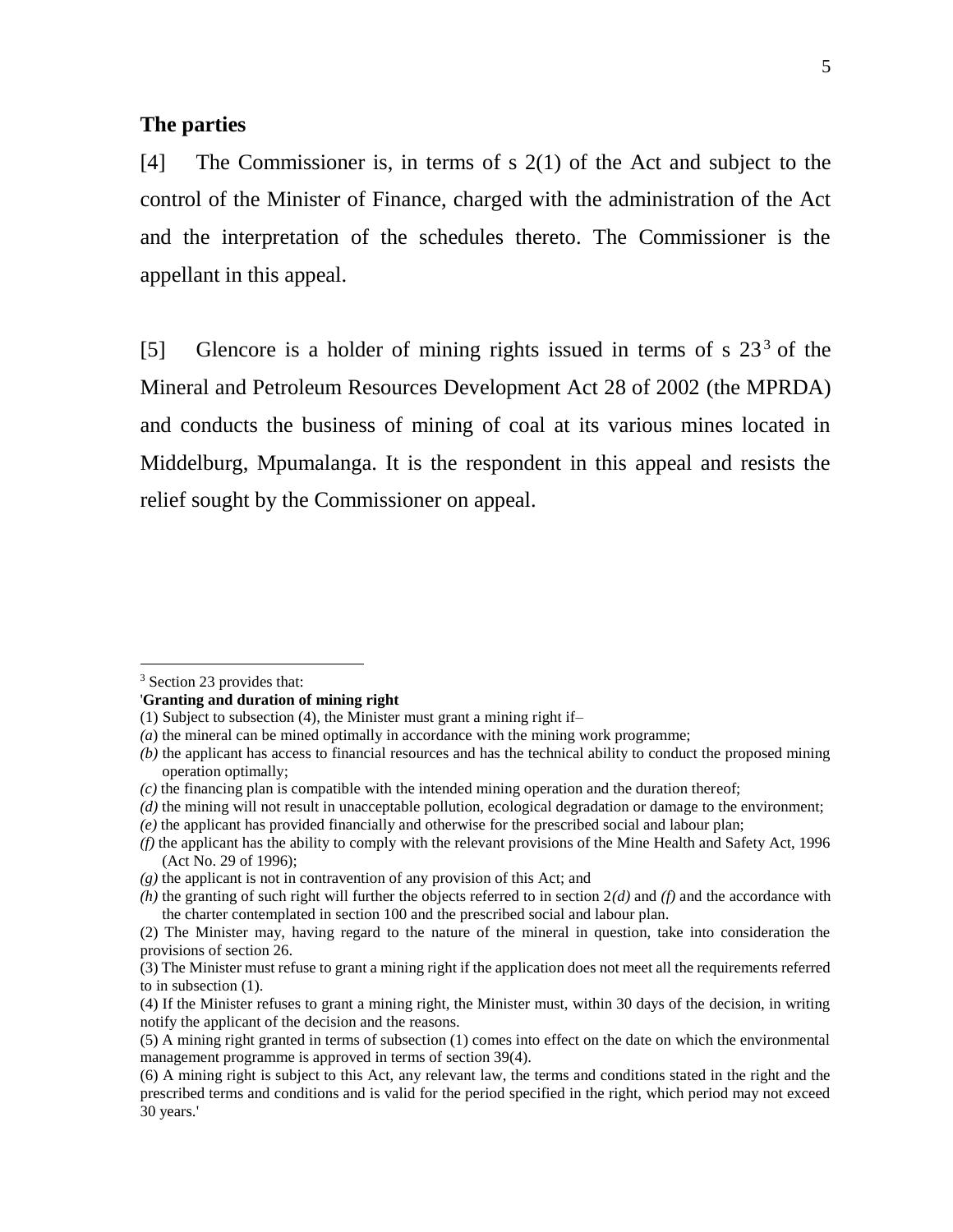#### **Briefly the facts**

 $\overline{a}$ 

[6] A detailed account of the facts and circumstances that precipitated this litigation between the antagonists will be set out in detail later. For now a broad outline of the facts will suffice. As already mentioned, Glencore conducts business in mining of coal. In the case of its mining production operations it makes use, amongst others, of a variety of vehicles, plant and equipment that use diesel.<sup>4</sup>

[7] In order to promote international competitiveness of, amongst others, businesses engaged in mining, the government introduced a diesel fuel concession for own primary production in various sectors, including mining (this is Part 3 of Schedule 6) subject to strict compliance with an administrative regime aimed at minimising the risk of fraud whilst, at the same time, ensuring that the scheme was affordable from the perspective of the fiscus within its broader fiscal objectives and framework. To be eligible for this concession, the enterprise concerned is required to be registered as a vendor for value-added tax under the Value-Added Tax Act 89 of 1991 (the VAT Act). In addition, the claimant of a diesel levy refund must comply with the requirements as determined by the Commissioner.

[8] As previously indicated, Glencore submitted claims as required both by the Act and the VAT Act to the Commissioner for refund of the fuel levy in respect of the period from August 2011 to 13 December 2013. The

 $4$  In terms of sub-item (uu) of Note  $6(f)(iii)$  of the Schedule to the Act the following equipment and vehicles are regarded as forming an integral part of the mining process:

<sup>(</sup>a) agitators; (b) drilling rigs; (c) hammer mills; (d) smelters; (e) tunnelling machines; (f) specially manufactured underground equipment; (g) front-end loaders; (h) excavators; and (i) locomotives for carriage by rail of minerals or equipment.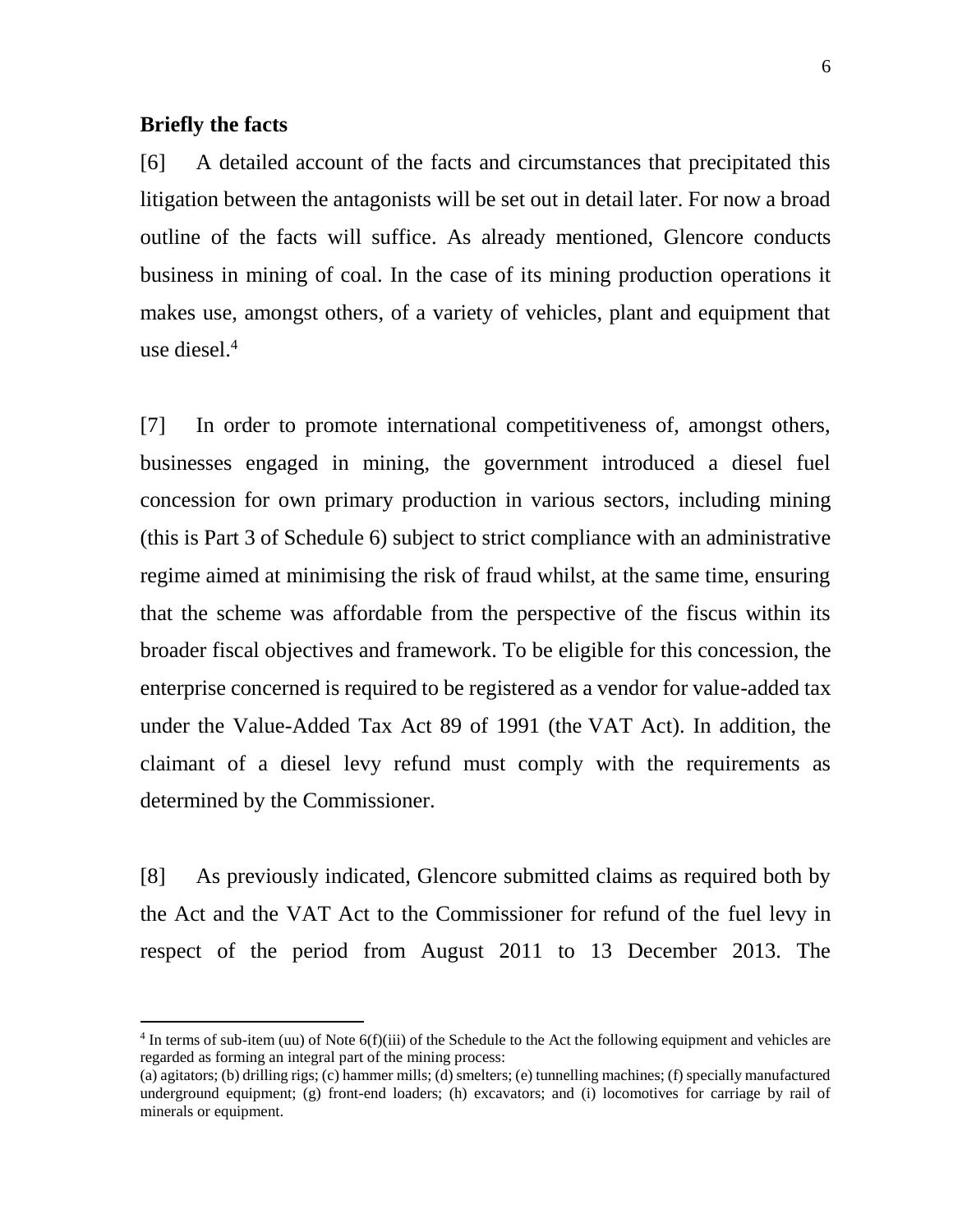Commissioner disallowed some of the claims. In doing so, the Commissioner contended that the diesel in respect of which refunds for levy were claimed by Glencore was not used in 'primary production activities in mining' and therefore the fuel levy paid therefor was not refundable. In counter, Glencore contended first that the activities concerned were squarely covered by the list set out in sub-notes (cc),  $(gg)$ , (mm), (oo), (pp) and (qq) of Note  $6(f)(iii)$  of Schedule 6 to the Act. In the alternative, Glencore contended that in any event on a proper interpretation of the word 'include' located in Note 6(f)(iii) the list therein set out is not exhaustive. The discordant positions adopted by the antagonists in this litigation and their contentions in essence define the crux of the issues that arise in this appeal.

### **Issues**

[9] The primary issue for decision in this appeal is whether the mining operations in relation to which diesel refunds were claimed by Glencore had been carried on for own primary production in mining as contemplated in Note 6(f)(ii) and (iii) of Part 3 of Schedule 6 to the Act and therefore qualify for a refund of levies as asserted by Glencore.

[10] A related, but subsidiary issue, is whether the list of activities set out in Note 6(f)(iii) of Part 3 of Schedule 6 to the Act which qualify as own primary production activities in mining is exhaustive. The answer to this question turns solely on the interpretation of the word 'include' located in Note 6(f)(iii) in light of the underlying purpose to which the fuel rebates are directed. Note 6(f)(iii) provides that 'own primary production in mining' include the following:

'(aa) The exploration or prospecting for minerals.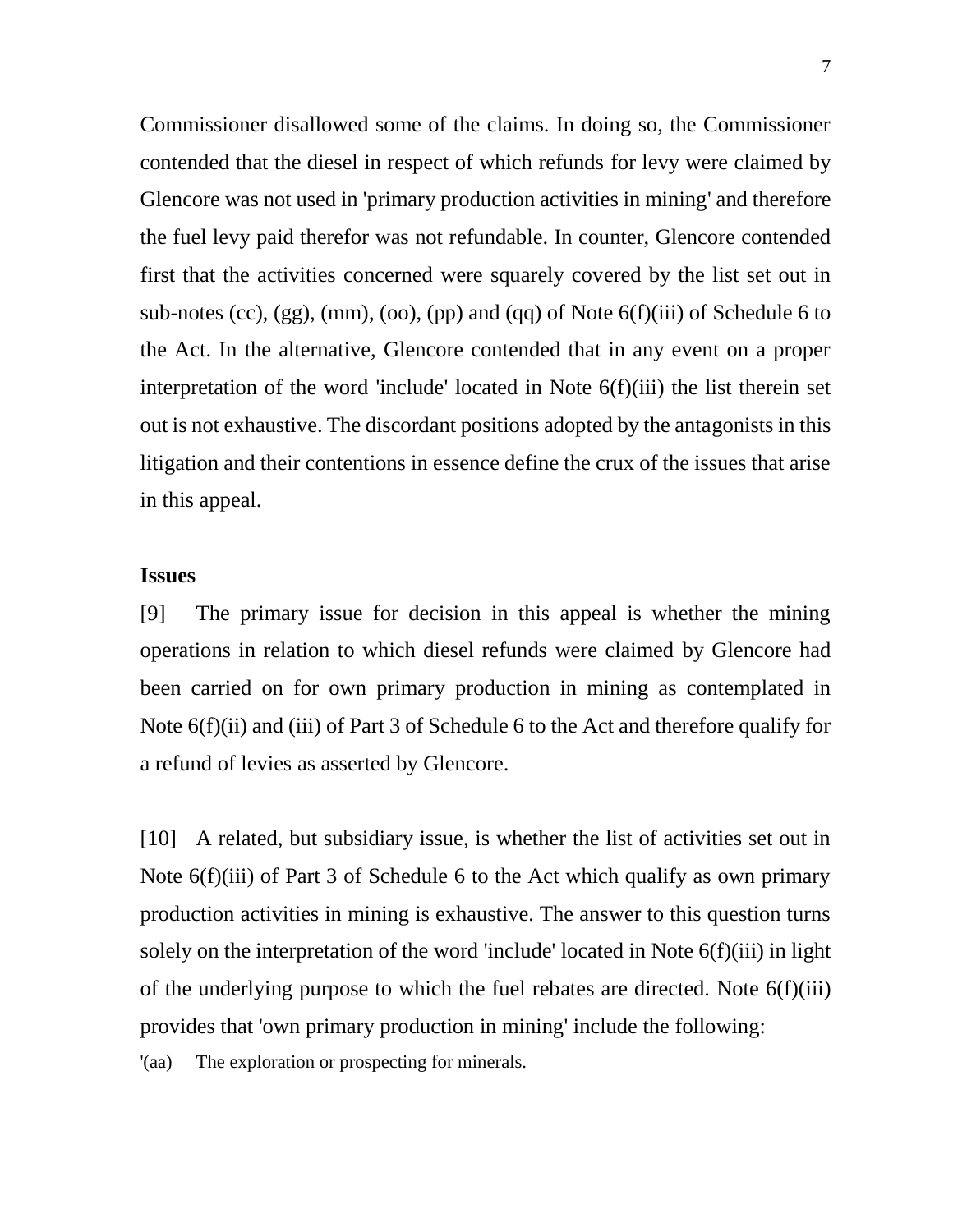- (bb) The removal of over burden and other activities undertaken in the preparation of a site to enable the commencement of mining for minerals.
- (cc) Operations for the recovery of minerals being mining for those minerals including the recovery of salts but not including any post-recovery or post-mining processing of those minerals.
- (dd) Searching for ground water solely for use in a mining operation or the construction or maintenance of facilities for the extraction of such water.
- (ee) The pumping of water solely for use in a mining operation if the pumping occurs at the place where the mining operation is carried on or at a place adjacent to that place.
- (ff) The supply of water solely to the place where the mining operation is carried on, from such place or a place adjacent to that place.
- (gg) The construction or maintenance of private access roads at the place where the mining operation is carried on.
- (hh) The construction or maintenance of-
	- (A) tailings, dams for use in a mining operation;
	- (B) dams or other works, to store or contain water that has been used in, or obtained in the course of carrying on a mining operation.
- (jj) The construction or maintenance of dams, at the place where the mining operation is carried on, for the storage of uncontaminated water for use in a mining operation.
- (kk) The construction or maintenance of buildings, plant or equipment for use in a mining operation.
- (ll) The construction or maintenance of power stations or power lines solely for use in a mining operation.
- (mm) Coal stockpiling for the prevention of the spontaneous combustion of coal as part of primary mining operations.
- (nn) The reactivation of carbon for use in the processing of ores containing gold if the reactivation occurs at the place where mining for gold is carried on.
- (oo) The removal of waste products of a mining operation and the disposal thereof, from the place where the mining operation is carried on.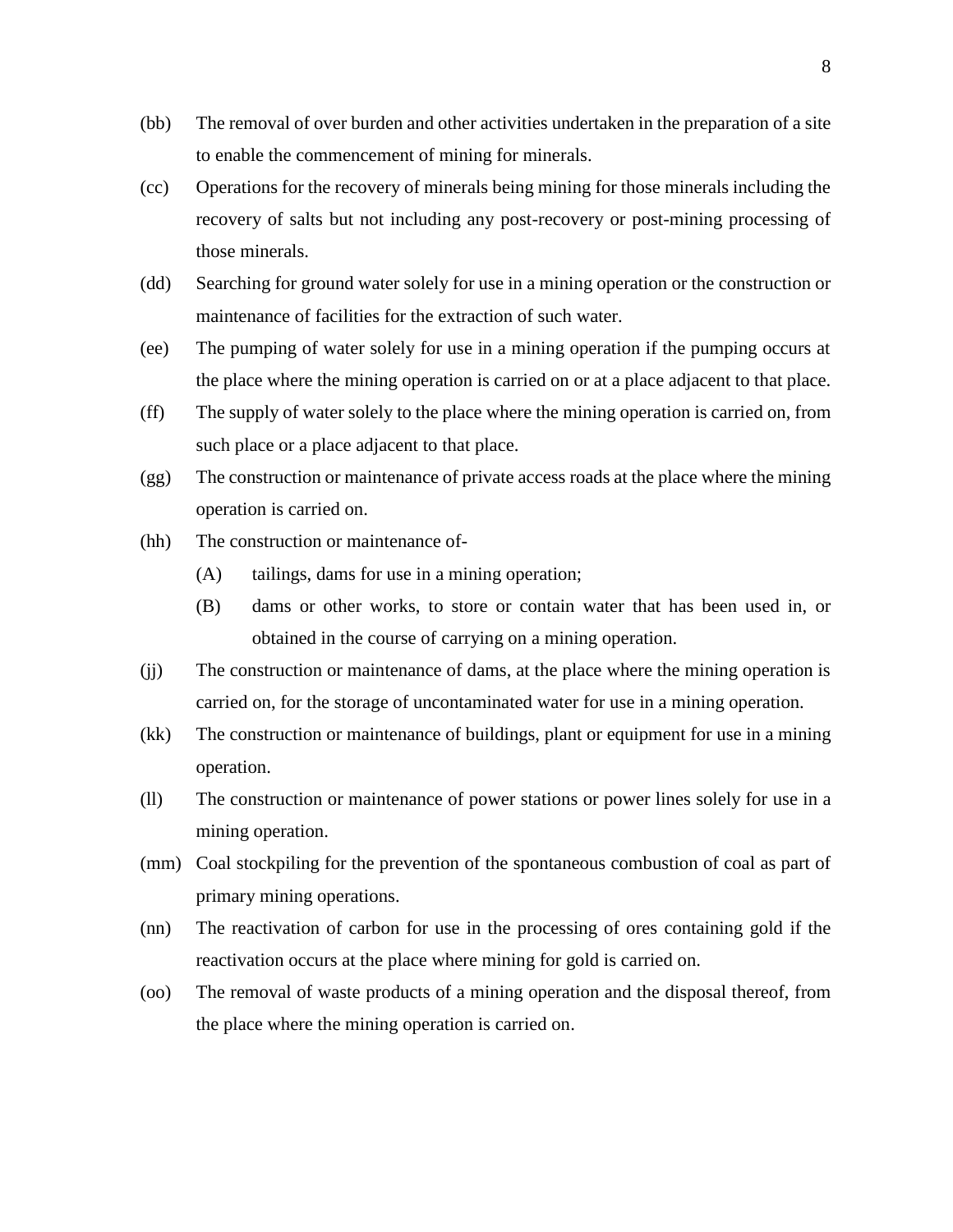- (pp) The transporting by vehicle, locomotive or other equipment on the mining site of ores or other substances containing minerals for processing in operations for recovery of minerals.
- (qq) The service, maintenance or repair of vehicles, plant or equipment by the person who carries on the mining operation solely for use in a mining operation, at the place where the mining operation is carried on.
- (rr) The service, maintenance or repair of transport networks for use in a mining operation, to the extent that the service, maintenance or repair is performed at the place where a mining operation is carried on.
- (ss) Quarrying.
- (tt) The transport of ores or other substances containing minerals from the mining site to the nearest railway siding.'

The determination of the subsidiary issue is conditional upon Glencore being unsuccessful in relation to the primary question.

### **Litigation history**

. . .

[11] The appeal by Glencore against the Commissioner's determination was initiated in the high court by motion proceedings instituted on 20 February 2018. The substantive orders sought in the notice of motion were the following:

- '1 That, in the event of the Respondent refusing to extend the period of one year referred to in section 96(1)(b) of the Customs and Excise Act 91 of 1964 ("**the Act**") in respect of the relief sought in prayers 2 to 5 below, that the above Honourable Court extends the said period in the interests of justice until 21 February 2018.
- 2 That the Applicant's appeal against the determination by the Respondent contained in Annexure "FA3" to the founding affidavit that the Applicant does not qualify for diesel refunds claimed by it under rebate item 670.04 in schedule 6 to the Act, be upheld and the determination be set aside.
- 3 That the said determination be substituted with a determination that the diesel refunds claimed by the Applicant qualify under rebate Hem 670,04.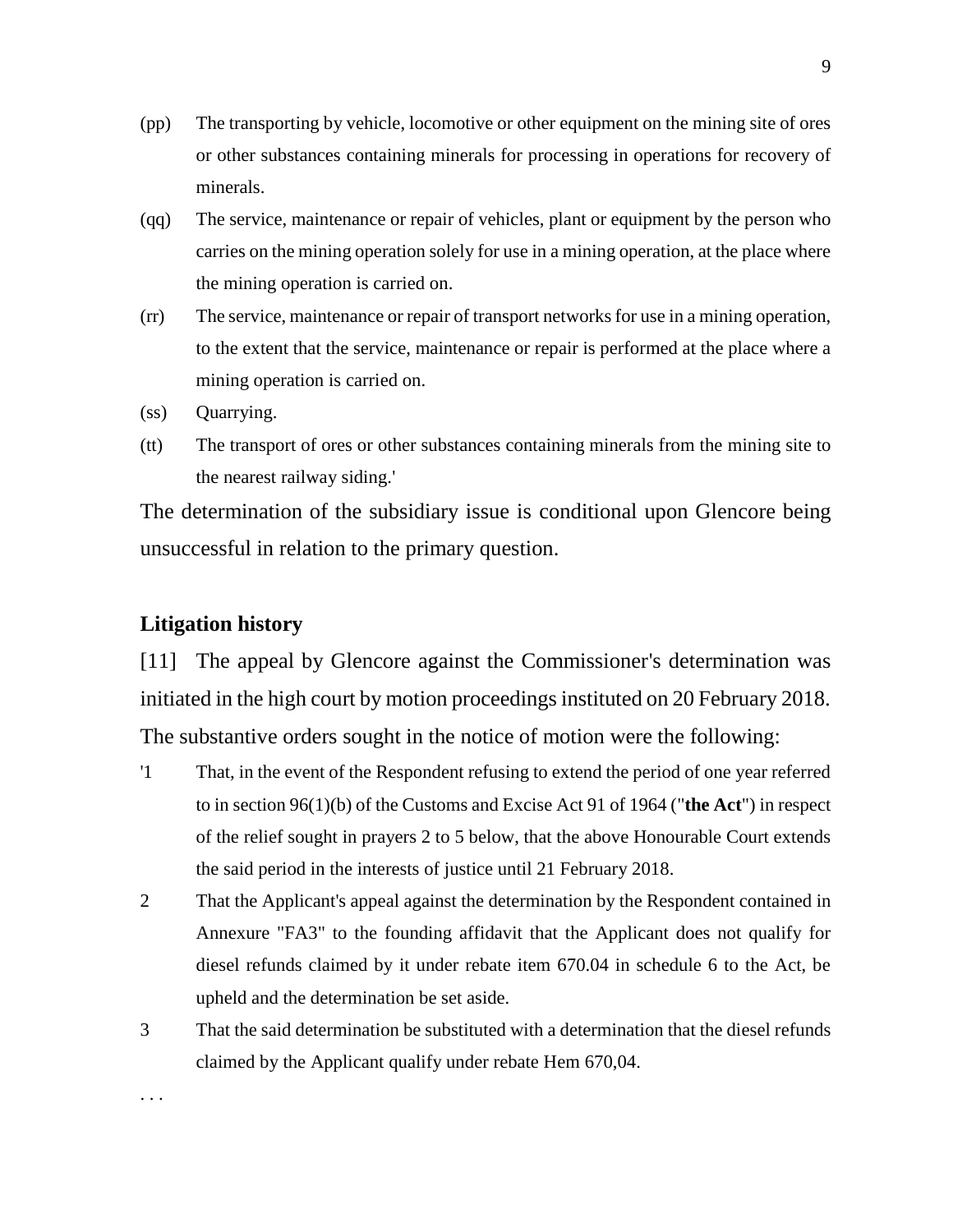7 That the Respondent be ordered to pay the costs of this application.'

Glencore's appeal was upheld by the high court and the Commissioner's determination was set aside. The Commissioner's subsequent application for leave to appeal against the decision of the high court was unsuccessful before the high court. Consequently, leave to appeal was sought from and granted by this Court on 6 June 2020.

[12] Before us counsel were agreed that the declaratory orders sought in prayers 4, 5 and 6 of the notice of motion were not pursued in the high court and therefore not considered. In prayer 4, Glencore had sought an order that the Commissioner's appeal determination should be set aside and substituted with a determination that Glencore's claims for diesel levy refunds for the relevant period fell within the ambit of Item 670.04 of Part 3 of Schedule 6. Prayer 5 on the other hand had sought a declarator that on a proper construction of Note 6(f)(iii) the expression 'own primary production in mining' does not mean that Glencore's primary mining activities cease once the ore is extracted from the ground. And that the list of activities set out in Note  $6(f)(iii)$  is not exhaustive. Prayer 6 had sought a mandamus directing the Commissioner to take a decision in relation to Glencore's claims within two weeks of the court's order as well as additional relief consequential upon the granting of such mandamus.

#### **Résumé of the facts**

[13] Before setting out the contentions of the parties, it is necessary to complete the résumé of the salient facts that ultimately culminated in the current litigation. As already mentioned, Glencore's core business entails the mining of coal by virtue of its mining rights held in terms of the MPRDA. Once coal has been extracted from the bowels of the earth, Glencore utilises equipment, trucks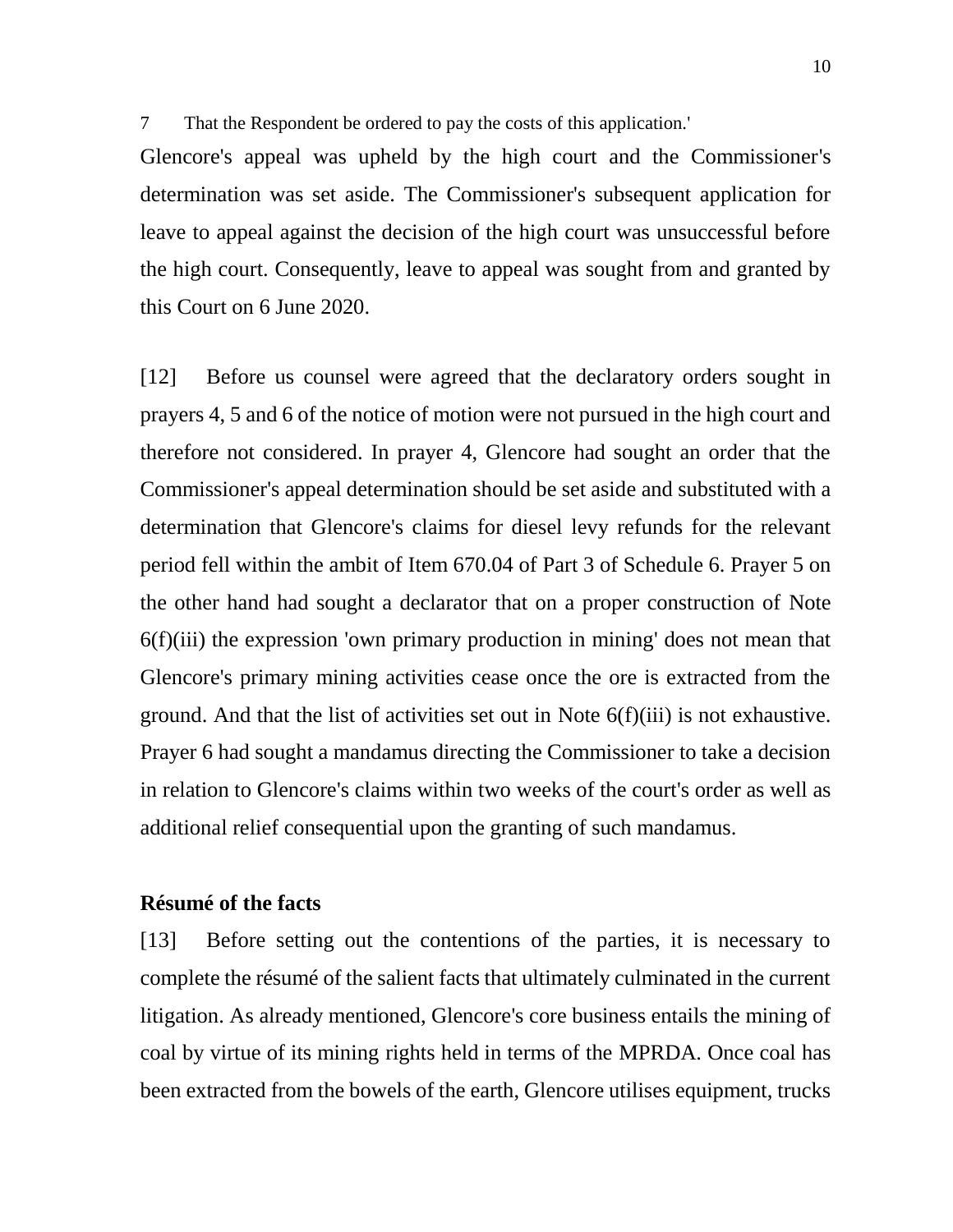and light delivery vehicles which use diesel as an integral part of its mining activities. In terms of s 75(1A) and (4A) of the Act, read with Part 3 of Schedule 6 to the Act, businesses engaged in mining activities may, subject to them meeting the requirements stipulated by the Act, apply for rebates and refunds of the fuel levy upon compliance with the provisions of the relevant Item of Schedule 6.

[14] Except where the Commissioner otherwise authorises, on good cause shown, payment of a refund of levy granted in terms of the relevant item of Part 3 to any person is made subject to compliance with such conditions as the Commissioner may reasonably impose in each case. To be eligible to claim a refund of levies on distillate fuel the applicant therefor must be registered as a vendor in terms of  $s$  23 of the VAT Act<sup>5</sup> and complete the diesel refund part of the VAT return form when seeking a refund of the fuel levy. There are also elaborate conditions and procedures relating to purchases and refunds that must be complied with for an enterprise to qualify for a refund. It is, however, not necessary for present purposes to spell all of them out in this judgment. It suffices to mention that insofar as mining is concerned it is required that the distillate fuel must have been purchased for use and actually used as fuel for own primary production activities in mining as envisaged in Note 6(f)(ii) and (iii) of Schedule 6.

[15] It is useful at this stage to set out the provisions of Note  $6(f)(ii)$ . It provides that:

 $5$  Section 23 provides, amongst other things, that every person who, on or after the commencement of the VAT Act, carries on any enterprise, became liable to be registered as a vendor for purposes of the VAT Act and subject to its provisions.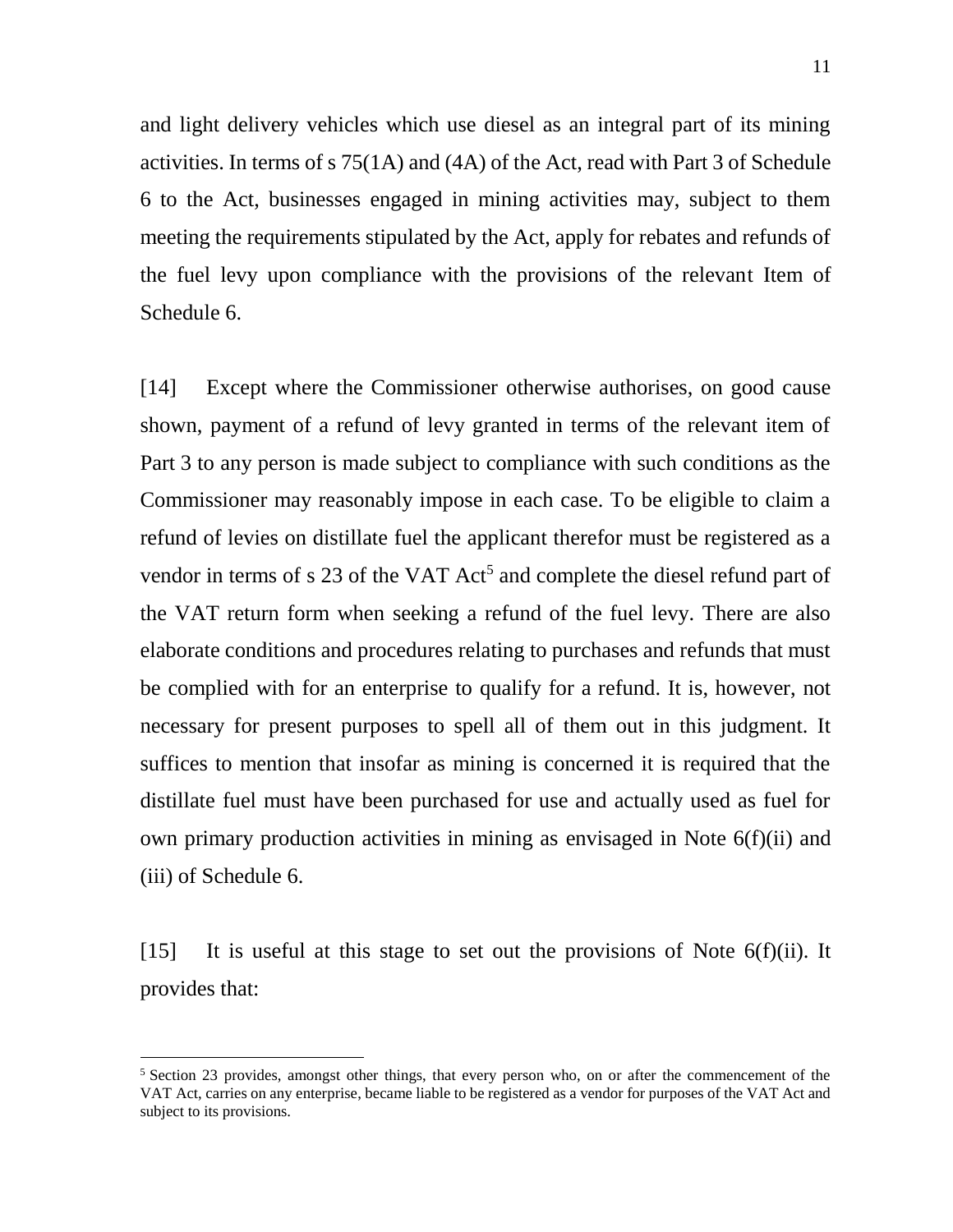'The mining activities which qualify for a refund of levies must be carried on -

- (aa) for own primary production by the user or by a contractor of the user who is contracted on a dry basis;
- (bb) unless otherwise specified, at the place where the mining operation is carried on; and
- (cc) by the holder or cessionary of the necessary authorisation granted or ceded in terms of the Mineral and Petroleum Resources Development Act, 2002 (Act No. 28 of 2002).'

[16] Reverting to the factual narrative, Glencore asserts that its mining activities typically entail the following: (a) a truck transports coal from the pit where it is mined to a coal stockpile; (b) there the coal is tipped from the truck onto a feeder that conveys it by means of a conveyor belt to where it will be crushed to size, ie less than 250 mm (the so-called primary crusher); (c) any discard from this process is loaded by front-end loaders into trucks to be carted back to the pit; (d) by-products such as rocks are loaded either into a feed mobile crusher to be used for making road-building material or taken back to the pit; (e) the secondary sizer crushes coal to less than 90 mm; (f) light-delivery vehicles are used to maintain the conveyor belts between the primary and secondary crushers and rotary breaker; (g) front-end loaders and bull-dozers are used to move coal from the secondary stockpile onto conveyor belts via feeders to feed coal to the plant; (h) forklifts, telehandlers and cranes are used to perform maintenance of the plant, where this is required; (i) discard is then conveyed via conveyer belts to a collection point from where dump trucks collect the discard to return it to the pit; (j) washed coal (ie coal after it has gone through the processing plant) is loaded on conveyor belts for conveyance to a stockpile or siding; (k) conveyor belts, maintained by light delivery vehicles, convey coal to the railway siding; (l) from the railway siding, coal is loaded onto the train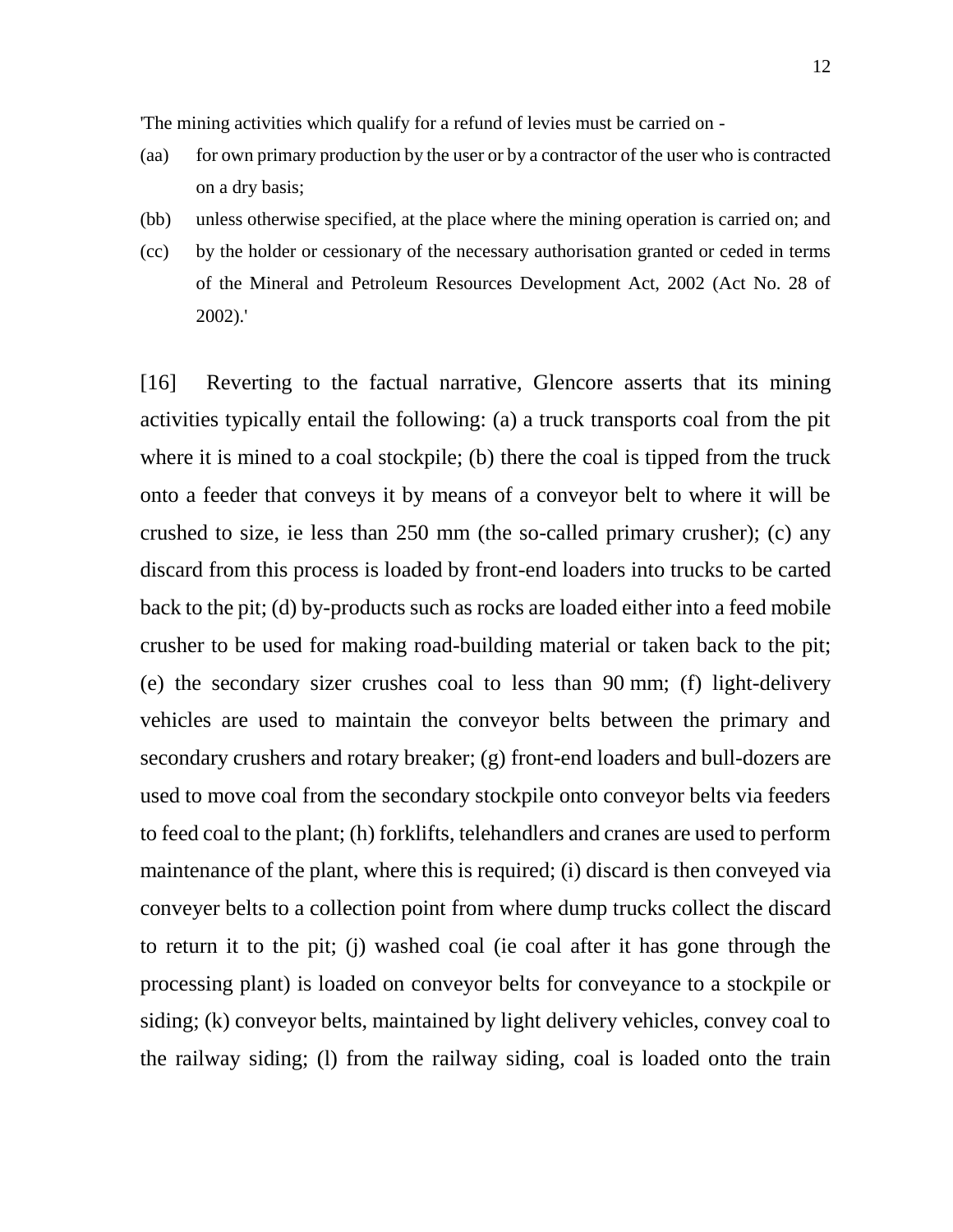wagons where light delivery vehicles are again used to perform maintenance work on the load-out facility.

#### **Discussion**

 $\overline{a}$ 

[17] In this case counsel were at the outset agreed that the fate of this appeal hinged on the proper interpretation of the expression located in Note 6(f)(ii)(aa) of Part 3 to Schedule 6, namely 'own primary production activities in mining'. Counsel were further agreed that insofar as the proper interpretation of the relevant note is concerned, the ordinary rules of statutory interpretation apply.<sup>6</sup> The effect of this is that the fact that we are here dealing with a fiscal provision matters not except to the limited extent that there may be ambiguity in which event the *contra fiscum* rule would be triggered. In this regard, what this Court said in *NST Ferrochrome (Pty) Ltd v Commissioner for Inland Revenue* 2000 (3) SA 1040 (SCA) (*NST Ferrochrome*) bears repeating. It was there said (para 17):

'. . . Where there is doubt as to the meaning of a statutory provision which imposes a burden, it is well established that the doubt is to be resolved by construing the provision in a way which is more favourable to the subject, provided of course the provision is reasonably capable of that construction. (See for eg *Fundstrust (Pty) Ltd (In Liquidation) v Van Deventer* 1997 (1) SA 710 (A) at 735 G – H; *Willis Faber Enthoven (Pty) Ltd v Receiver of Revenue and Another* [1991] ZASCA 163; 1992 (4) SA 202 (A) at 216 C.) But where any uncertainty in a statutory provision can be resolved by an examination of the language used in its context, there is no rule of interpretation which requires that effect be given to a construction which is found not to be the correct one merely because that construction would be less onerous on the subject. . . .'

<sup>6</sup> See in this regard: *Secretary for Inland Revenue v Kirsch* [1978] 3 All SA 308 (T); 1978 (3) SA 93 (T) at 94D where it was stated that:

<sup>&#</sup>x27;There is no particular mystique about "tax law". Ordinary legal concepts and terms are involved and the ordinary principles of interpretation of statutes fall to be applied.'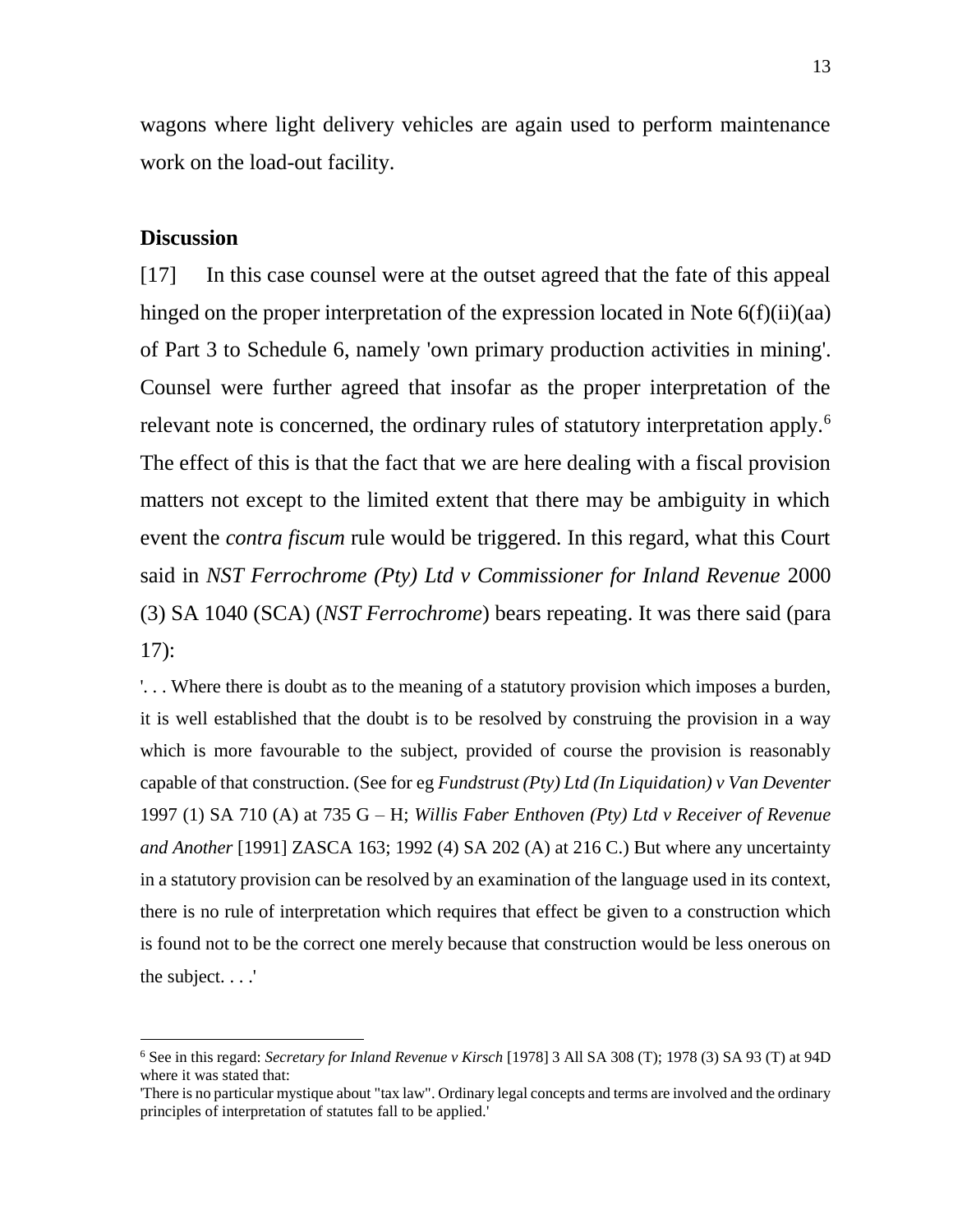[18] Most recently, in *Telkom SA SOC Ltd v Commissioner for the South African Revenue Service* [2020] ZASCA 19; 2020 (4) SA 480 (SCA) this Court affirmed its earlier decision in *NST Ferrochrome* and reiterated that resort can be had to the *contra fiscum* rule to resolve an 'irresoluble ambiguity' only if all other conventional methods of contextual and purposive construction still yield two equally plausible interpretations.<sup>7</sup> Differently put, one only invokes the rule when, despite all other ordinary approach to interpretation, one is still left with 'irresoluble ambiguity'.

#### **Statutory interpretation**

[19] The principles of statutory interpretation are well established. In *Natal Joint Municipal Pension Fund v Endumeni Municipality* (*Endumeni*) this Court restated the proper approach to statutory interpretation.<sup>8</sup> It went on to explain that statutory interpretation is the objective process of attributing meaning to words used in a written instrument under consideration.<sup>9</sup> This process, the court emphasised, entails a simultaneous consideration of –

(a) the language used in the light of the ordinary rules of grammar and syntax;

(b) the context in which the provision appears; and

(c) the apparent purpose to which it is directed.<sup>10</sup>

[20] What the Constitutional Court said in *Cool Ideas 1186 CC v Hubbard and Another (Cool Ideas)* in the context of statutory interpretation bears repeating. The court said:

<sup>&</sup>lt;sup>7</sup> See paragraphs  $18 - 20$ .

<sup>8</sup> *Natal Joint Municipal Pension Fund v Endumeni Municipality (Endumeni)* [2012] ZASCA 13; [2012] 2 All SA 262 (SCA); 2012 (4) SA 593 (SCA).

<sup>&</sup>lt;sup>9</sup> Id para 18.

 $^{10}$  Id.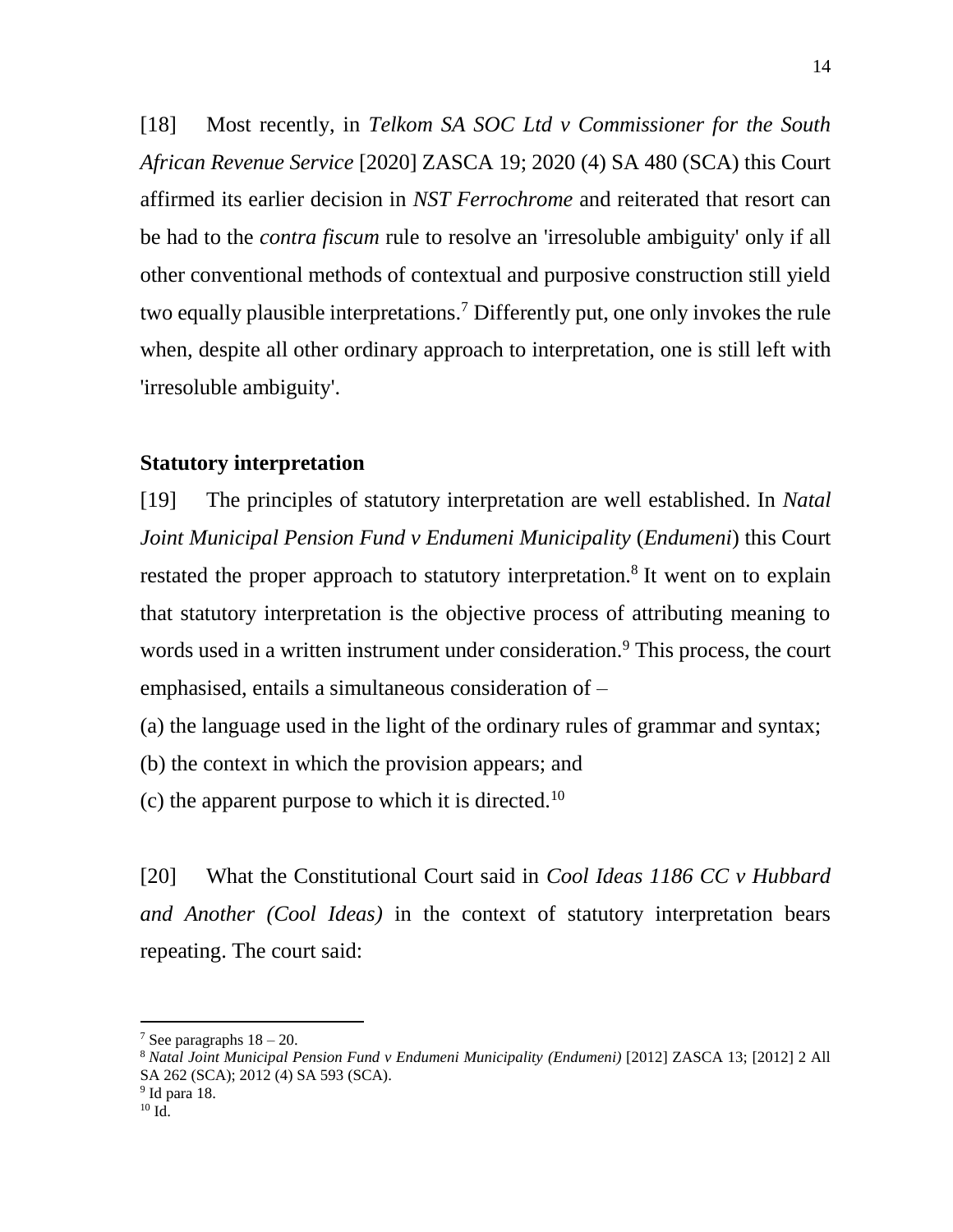'A fundamental tenet of statutory interpretation is that the words in a statute must be given their ordinary grammatical meaning, unless to do so would result in an absurdity. There are three important interrelated riders to this general principle, namely:

- (a) that statutory provisions should always be interpreted purposively;
- (b) the relevant statutory provision must be properly contextualised; and
- (c) all statutes must be construed consistently with the Constitution, that is, where reasonably possible, legislative provisions ought to be interpreted to preserve their constitutional validity. This proviso to the general principle is closely related to the purposive approach referred to in  $(a)$ .<sup>11</sup>

[21] Where a provision is ambiguous its possible meanings must be weighed against one another, having regard to the considerations outlined in the immediately preceding two paragraphs. By way of example, a meaning that undermines the manifest purpose of the statute or leads to insensible or unbusinesslike results is not to be preferred.<sup>12</sup> Neither is a construction that strains the ordinary and clear meaning of the words used.<sup>13</sup> That the text, context and purpose of the legislation must always be considered at the same time when interpreting legislation has been affirmed in several decisions of the Constitutional Court.<sup>14</sup>

<sup>11</sup> *Cool Ideas 1186 CC v Hubbard and Another* [2014] ZACC 16; 2014 (8) BCLR 869 (CC); 2014 (4) SA 474 (CC) para 28.

<sup>12</sup> See *Endumeni* para 18.

<sup>13</sup> Id para 25. See also: *Investigating Directorate: Serious Economic Offences and Others v Hyundai Motor Distributors (Pty) Ltd and Others In re: Hyundai Motor Distributors (Pty) Ltd and Others v Smit N O and Others*  2001 (1) SA 545 (CC); 2000 (10) BCLR 1079 (CC).

<sup>14</sup> See, for example, in this regard: *Bato Star Fishing (Pty) Ltd v Minister of Environmental Affairs and Tourism* 2004 (4) SA 490 (CC); 2004 (7) BCLR 687 (CC) para 90 (the judgment of Ngcobo J) quoted with approval in *Du Toit v Minister for Safety and Security* [2009] ZACC 22; 2010 (1) SACR 1 (CC); 2009 (12) BCLR 1171 (CC) para 38; *Bertie Van Zyl (Pty) Ltd v Minister for Safety and Security* [2009] ZACC 11; 2010 (2) SA 181 (CC); 2009 (10) BCLR 978 (CC) (*Bertie Van Zyl*) para 21; *KwaZulu-Natal Joint Liaison Committee v MEC for Education, KwaZulu-Natal* [2013] ZACC 10; 2013 (4) SA 262 (CC); 2013 (6) BCLR 615 (CC) para 129; *Kubyana v Standard Bank of South Africa Ltd* [2014] ZACC 1; 2014 (3) SA 56 (CC); 2014 (4) BCLR 400 (CC) paras 77-8.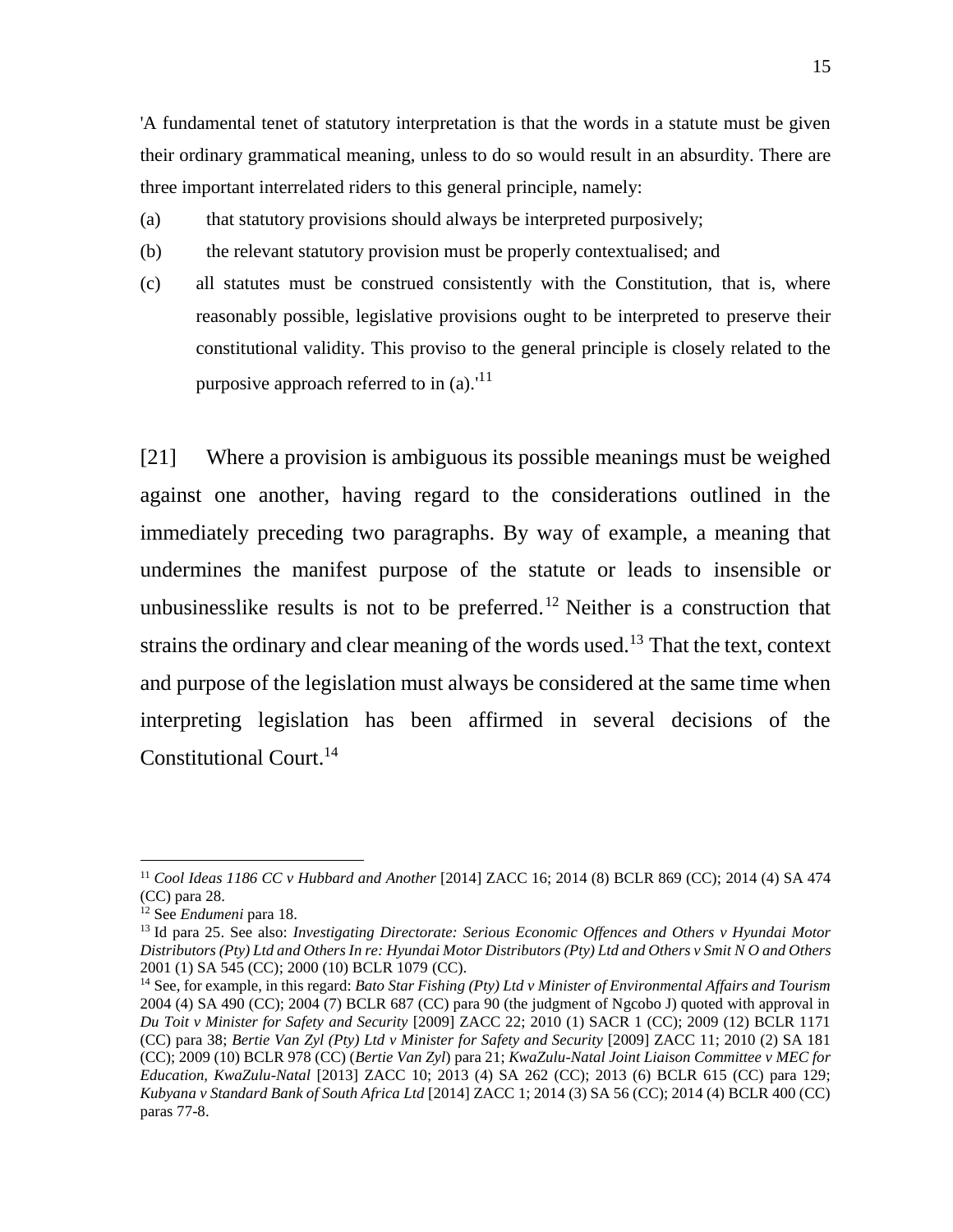[22] Allied to these considerations, courts must also heed the injunction that enjoins our courts to interpret legislation to promote the spirit, purport and objects of the Bill of Rights.<sup>15</sup> But in so doing, the court must again be careful not to strain the reasonable meaning of words. As to the context, it is as well to remember that:

'. . . [C]ontextual interpretation requires that regard be had to the setting of the word or provision to be interpreted with particular reference to all the words, phrases or expressions around the word or words sought to be interpreted. This exercise might even require that consideration be given to other subsections, sections or the chapter in which the key word, provision or expression to be interpreted is located. . . .<sup>16</sup>

#### **High Court**

[23] The high court considered that the crucial question that required to be answered in relation to the core of Glencore's complaint was whether 'the distillate diesel fuel, in respect of the refunds that are sought, was used by [Glencore] in its mining operations for "primary production activities in mining"<sup>'</sup>.<sup>17</sup> It went on to state that this aspect necessarily raised the question whether Glencore used the diesel fuel in the manner intended in Note 6(f)(iii) of Part 3 of Schedule 6 to the Act.

[24] The high court, having taken the view that the meaning of the word 'mining' presented no controversy, held that the ambit of the dispute between the antagonists had thus narrowed to the proper interpretation to be ascribed to the word 'include' in Note 6(f)(iii). After alluding to the canons of statutory interpretation, it then said the following:

<sup>&</sup>lt;sup>15</sup> Section 39(2) of the Constitution.

<sup>16</sup> *AfriForum and Another v University of the Free State* [2017] ZACC 48; 2018 (2) SA 185 (CC); 2018 (4) BCLR 387 (CC) para 43.

<sup>&</sup>lt;sup>17</sup> See para 9 of the high court judgment.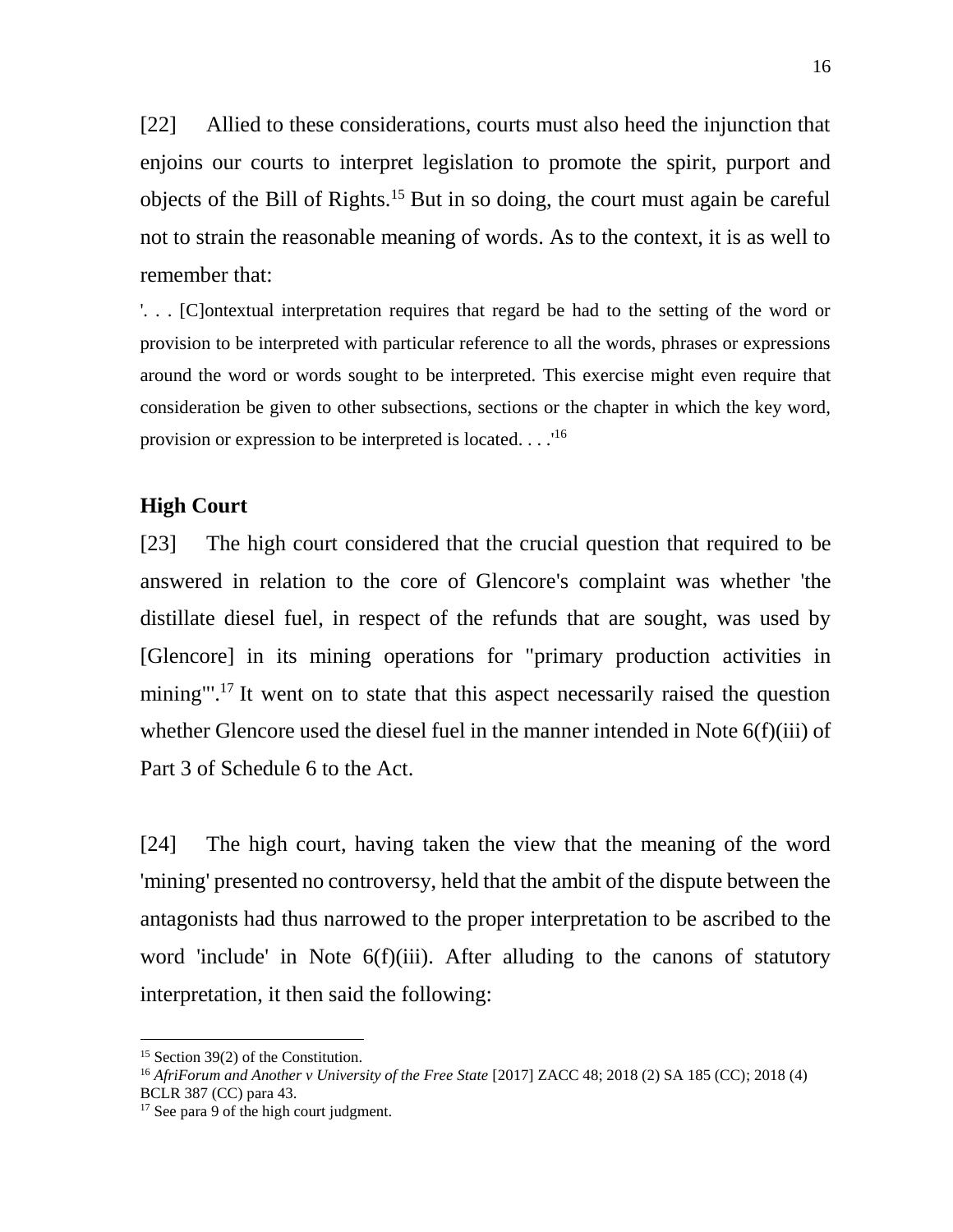'The ordinary grammatical, and for that matter dictionary, meaning of the word *"include"* has a broad meaning, i.e. one of non-exhaustiveness. That is the interpretation that the applicant contends should be applied. The respondent contends for a narrower meaning, i.e. one of exhaustiveness, should be given thereto.'

[25] Thereafter it proceeded to consider the meaning of the term 'mining' and stated that its primary meaning was well-known and therefore required no definition. Thus, it concluded that the word 'mining' must bear its ordinary meaning.<sup>18</sup>

[26] The high court thereafter referred to *De Reuck v Director of Public Prosecutions, Witwatersrand Local Division and Others* 2004 (1) SA 406 (CC); 2003 (12) BCLR 1333 (CC) and then continued:

'A cursory reading of the list in note 6(f)(iii) of the Schedule reveals that most of the instances, if not all, go beyond the primary meaning of *"mining"*. A simple example will suffice, namely (vv) in note 6(f)(iii) refers to *"rehabilitation required by an environmental management programme or plan approved in terms of the Mineral and Petroleum Resources Development Act, 2002, but excluding such activities performed beyond the place where the mining operations are carried on or after a closure certificate has been issued in terms of the Mineral and Petroleum Resources Development Act, 2002.*"' 19

#### [27] It then concluded:

 $\overline{a}$ 

'It follows that the activities in note 6(f)(iii) are non-exhaustive activities forming part of, i.e. included in, *"own primary production activities in mining"*. It further follows that where activities conducted by the applicant do not fit exactly within any of the activities referred to in note 6(f)(iii) of the Schedule, but are in reality part and parcel of the kind of operations which the legislature intended to include in the concept of primary activities in mining, the

<sup>18</sup> See paras 33 and 36 of the high court judgment.

<sup>&</sup>lt;sup>19</sup> In this Court counsel were agreed that sub-paragraph (vv) was only added to Note  $6(f)(iii)$  in 2016. Thus, it has no bearing on the interpretation of the note for purposes of the present case.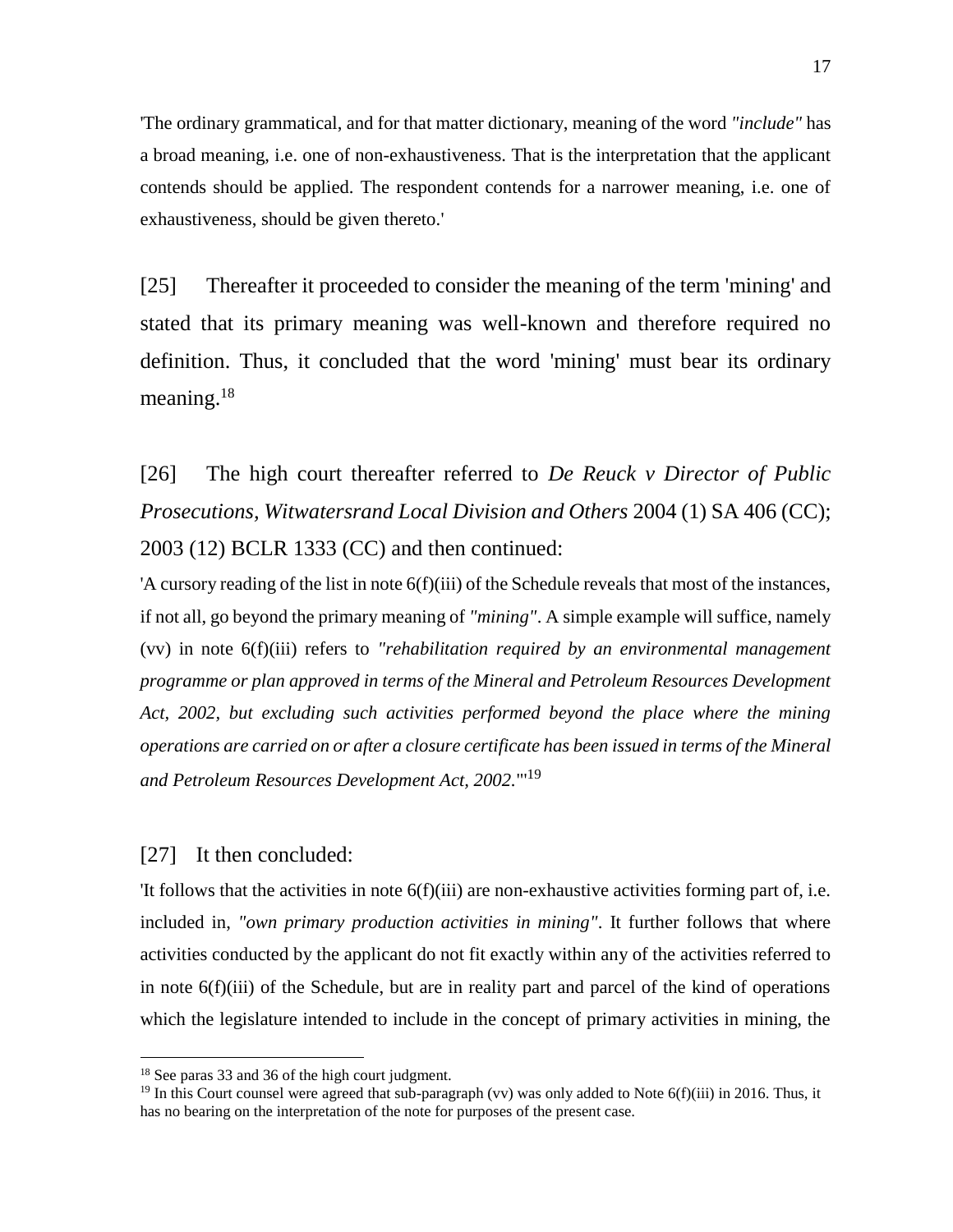non-exhaustiveness of  $[the]$  list in note  $6(f)(iii)$  of the Schedule permits that such activities are also subject to the concession relating to rebates of distillate diesel fuel. Thus, those activities qualify as primary production activities in mining as defined in note 6(f)(iii) of Schedule 6 part 3 of the Act.'

[28] It is apposite at this juncture to make a brief reference to the budget speech delivered by the Minister of Finance (the Minister) in the National Assembly during February 2001 which was a precursor to the introduction of rebate Item 670.04 and Note 6(f)(iii) of Part 3 of Schedule 6 to the Act.

[29] Dealing with 'diesel fuel concession for primary production' activities in mining, the Minister proclaimed as follows:

'In the 2000 Budget, a diesel fuel concession was reintroduced for fishing and coastal shipping. Government committed itself to explore the possibility of extending this to other primary producers, contingent on developing an administrative regime to minimise the risk of fraud; and ensuring the concession is affordable within the broader fiscal framework.

The bulk of diesel fuel used in farming, forestry and mining is used off road. Given this, and to encourage the international competitiveness of especially our farmers, foresters and miners, the following diesel fuel concessions are proposed;

• 25,6 cents a litre of the general fuel levy on qualifying consumption,

. . .

Qualifying consumption will be 80 per cent of total consumption. Diesel concessions will be implemented on 4 July 2001 and will cost R417 million a year.'

#### **The parties' contentions**

[30] Glencore's principal submission is that all of the mining activities in relation to which diesel refunds were claimed fall squarely within the items listed in Note 6(f)(iii). Accordingly, so the argument went, if it is found that this is the case, that outcome would render it unnecessary to determine its alternative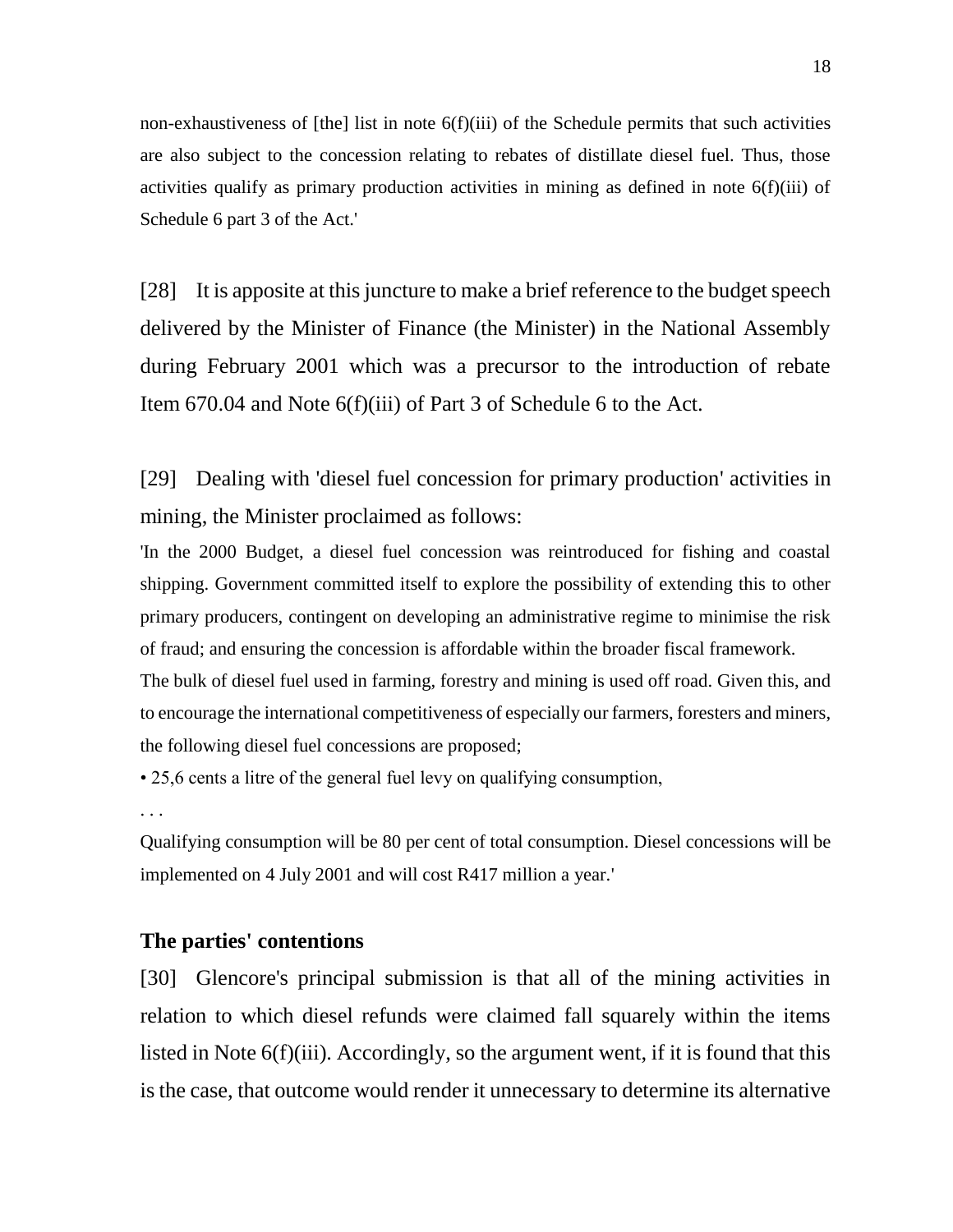argument that the listed items do not constitute a closed list. In support of its argument in this regard, it was contended on behalf of Glencore that although the activities spelt out in sub-paragraphs  $(nm)$ ;  $(nn)$ ;  $(oo)$ ;  $(pp)$  and  $(tt)$ self-evidently take place after the mineral has already been extracted from the ground, they are nevertheless regarded as primary production activities in mining for purposes of rebate Item 670.04. Moreover, even activities that take place on a continuous basis as encapsulated in sub-paragraphs (gg); (hh); (ii); (kk); (ll); (qq) and (rr) and therefore not an integral part of the extraction of the mineral itself from the ground are likewise regarded as primary production activities in mining. For this reason, argued Glencore, its claims should not have been disallowed by the Commissioner.

[31] It was submitted on behalf of the Commissioner that the phrase 'primary production activities in mining' excludes activities undertaken subsequent to the extraction of the mineral being mined from the ground. Thus, all activities that, for example (in this instance), entail the transportation of coal from the primary stockpile to a secondary stockpile or processing plant do not constitute primary production activities in mining as envisaged in Note 6(f)(ii) and (iii).

[32] Whilst it may be so that the activities mentioned in paragraph 30 above are indeed encompassed in the list contained in Note 6(f)(iii), I do not think the evidence presented by Glencore provides any foundation to make it possible for that finding to be made in this case. The evidence that emerges from the record, even when viewed against the backdrop of the schematic presentation as explained in Glencore's founding affidavit, is at best for Glencore equivocal. It leaves a gaping factual void as to the precise nature of the primary activities in which Glencore was engaged in order for this Court to determine their eligibility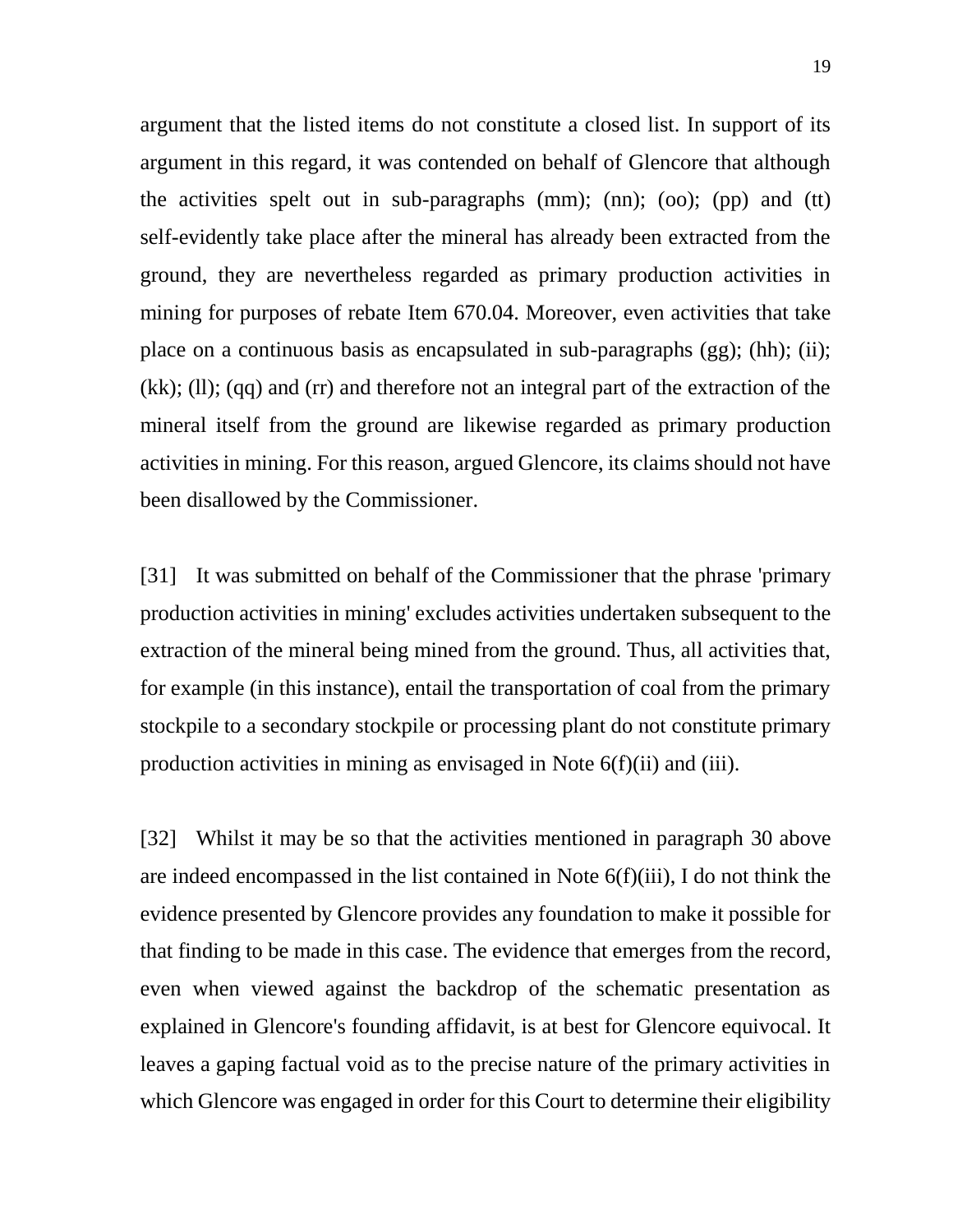for a refund of the diesel levies paid. Consequently, Glencore's contentions based on this leg of its case cannot be sustained.

[33] With Glencore having been unsuccessful with respect to the principal issue, it is now necessary to consider the alternative argument advanced by Glencore. That argument raised the question as to whether the list of activities stipulated in Note 6(f)(iii) as constituting primary production activities in mining is exhaustive. As already indicated in paragraph 8 of this judgment, Glencore's alternative submission was that the list is non-exhaustive. The upshot of Glencore's contention therefore is that the issue of whether an activity is a primary production activity in mining would be open-ended, meaning that this aspect would have to be determined on a case by case basis as dictated by the facts of each case. As already mentioned, Glencore's argument found favour with the high court. The high court, in essence, concluded that the list set out in Note 6(f)(iii) is non-exhaustive, meaning that any mining activity that does 'fit exactly within any of the activities referred to in Note  $6(f)(iii)$ ... but are in reality part and parcel of the kind of operations which the legislature intended to include in the concept of primary activities in mining . . .are subject to the concession relating to rebates of distillate diesel fuel'.

[34] Unsurprisingly, Glencore aligned itself with the conclusion of the high court. Before us the pith of Glencore's contentions was that the activities listed in Note 6(f)(iii) not only encompass activities that are preparatory to the actual extraction of the minerals but also activities associated with and incidental to the actual mining of the mineral. Several examples of such incidental activities (borne out by the list itself) were provided.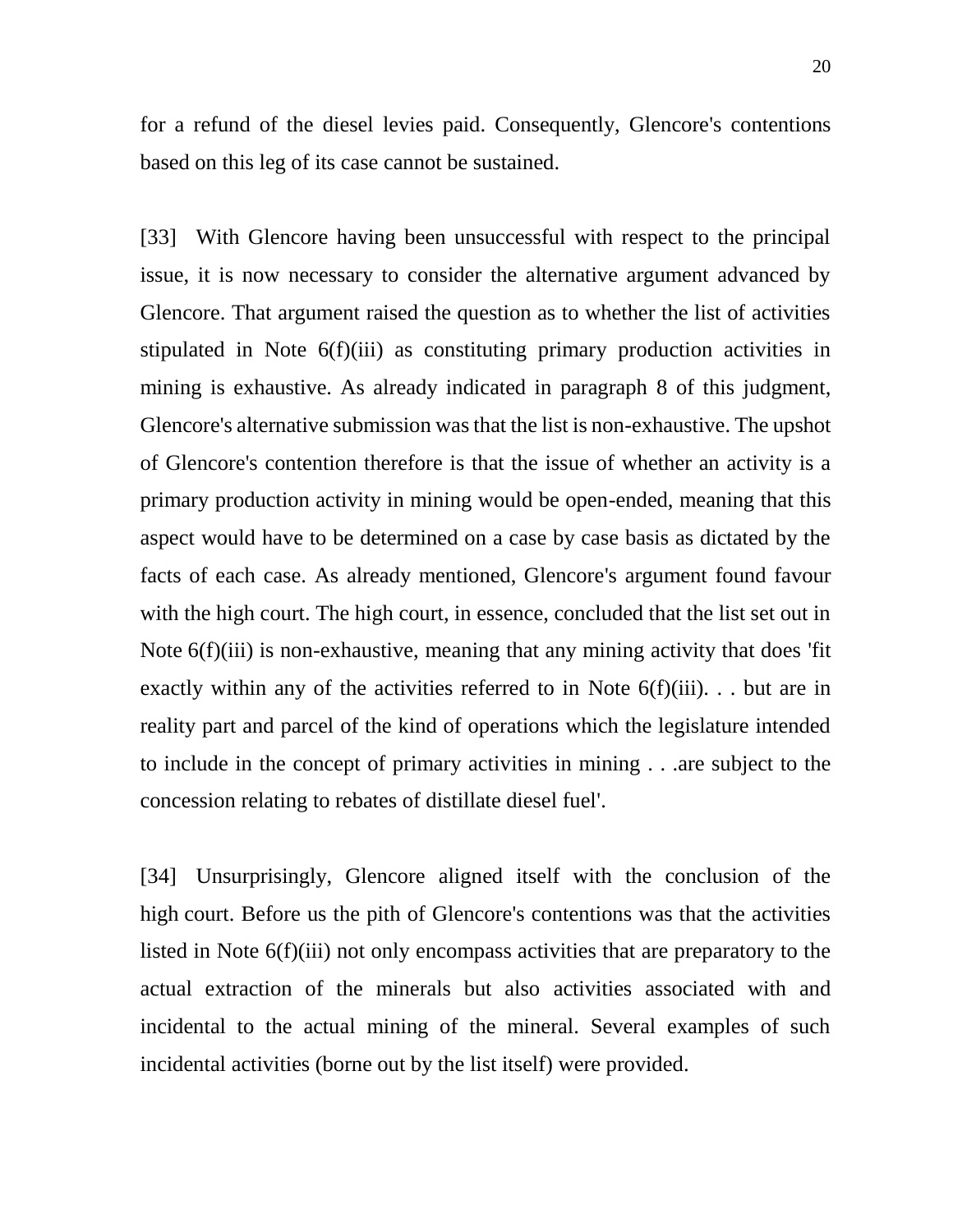[35] In order to bolster its contention that the list is non-exhaustive, Glencore submitted in its supplementary heads of argument that when rebate Item 670.04 was introduced in 2001 (at that stage as Item 670.03), Note 6 had contained a paragraph (d) which explicitly provided that the activities specified therein were not to be regarded as mining activities.<sup>20</sup> Thus, Glencore argued that it would be untenable to hold that the list in Note 6(f)(iii) is exhaustive, for to do so would undermine what paragraph (d) sought to achieve. Had the list been intended to be exhaustive, so the argument went, there would have been no need to provide for specific exclusions because it would follow axiomatically that any activity not included in the list was necessarily excluded. For the reasons that will become apparent in a moment, this argument cannot be sustained.

[36] It is necessary to emphasise that in ascertaining the meaning of the word 'include' in the context in which it is used, the point of departure must be Note  $6(f)(ii)$ . Note  $6(f)(ii)$  provides in explicit terms that the mining activities which qualify for a refund of levies must be carried on: (i) for own primary production by the user or by a contractor of the user who is contracted on a dry basis; (ii) at the place where the mining operation is carried on; and (iii) by the mining right holder. That Glencore is 'the user' and the holder of the requisite authorisation is not in dispute. It is also not in dispute between the antagonists that only activities that relate to 'own primary production' in mining qualify for a refund of fuel levies. Whilst the phrase 'own primary production activities' has

<sup>20</sup> Paragraph (d) reads as follows:

<sup>&#</sup>x27;(d) The following are not regarded as mining activities:

<sup>(</sup>i) Dredging for materials for use in:

<sup>(</sup>aa) Building.

<sup>(</sup>bb) Road Making.

<sup>(</sup>cc) Landscaping.

<sup>(</sup>dd) Construction and similar activities.

<sup>(</sup>ii) Crushing operations such as the crushing of stone for road building and dam walls.'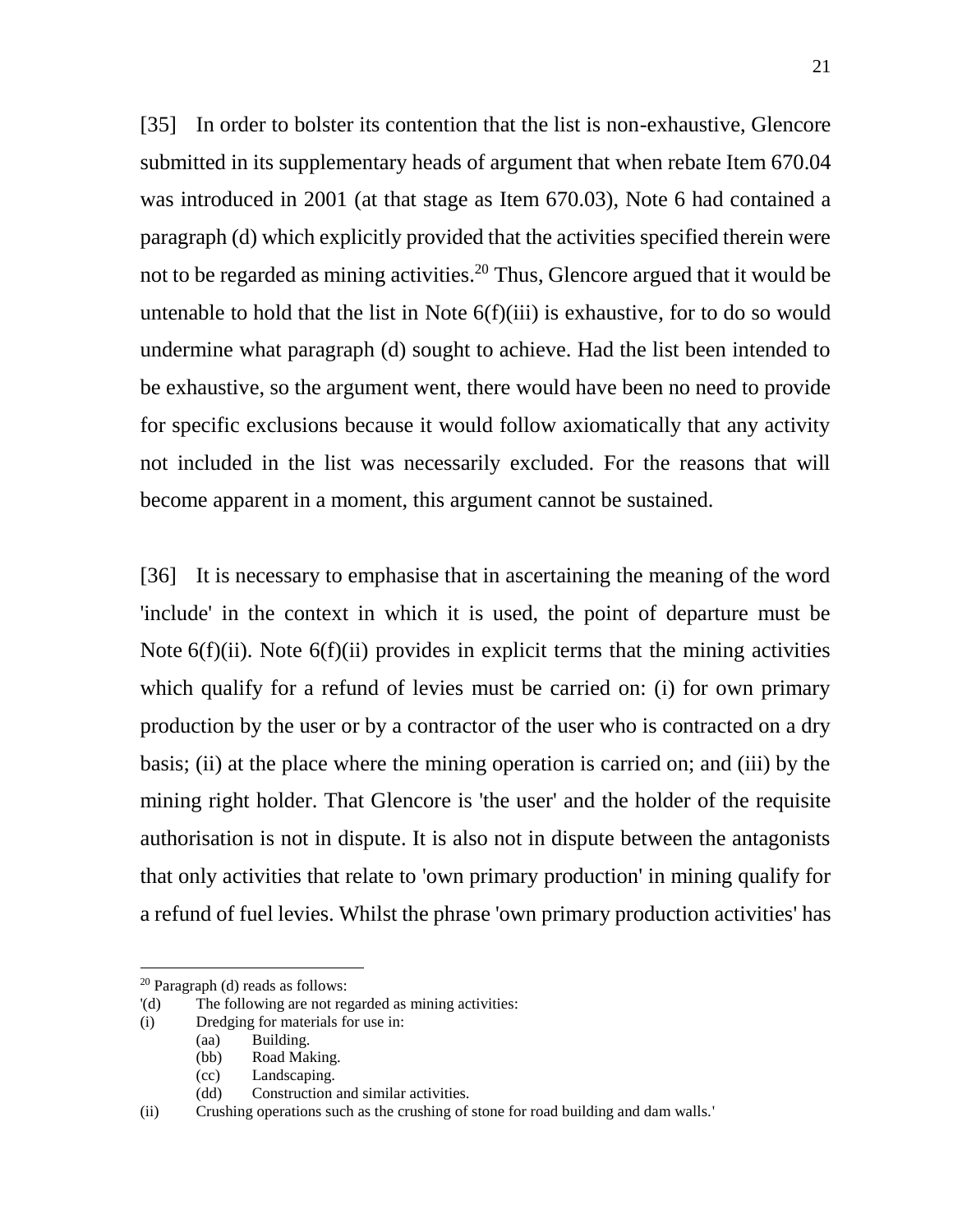22

not been defined, there can be no doubt that the list contained in Note 6(f)(iii) comprehensibly sets out activities that fall under the rubric of own primary production activities in mining. Put differently, the list covers activities that are inextricably linked to primary mining, ie extraction of the mineral from the ground.

[37] Accordingly, the crucial question in relation to this aspect of the case is whether the list of activities set out in Note  $6(f)(iii)$  is exhaustive as the Commissioner contended. The answer depends on the language of the relevant note, the context and the purpose to which it was directed. As to the context, it is as well to remember the caveat sounded by Schreiner JA in *Jaga v Dönges N O and Another, Bhana v Dönges N O and Another* [1950] 4 All SA 414 (A); 1950 (4) SA 653 at 664H that the interpretative process ought not to be constrained by 'excessive peering at the language to be interpreted without sufficient attention to the contextual scene'. Moreover, it is by now established that the legislative history may provide helpful indicators to context. And another significant factor is that the factual background to the statute and the purpose to which it is directed also provide the legislative context.<sup>21</sup> As the Minister made plain in his budget speech, fuel levies are a 'significant source of general Government revenue'. Thus, by imposing fuel levies, the government sought to augment its revenue base. Nevertheless, with a view to encouraging international competitiveness in various sectors, including mining, it saw fit to make certain concessions in order to ameliorate the financial burden on miners, taking into account that the 'bulk of diesel fuel used in mining is used off-road'.

<sup>21</sup> See in this regard: *Commissioner for the South African Revenue Service v United Manganese of Kalahari (Pty) Ltd* [2020] ZASCA 16; 2020 (4) SA 428 (SCA) para 17 and the authorities therein cited.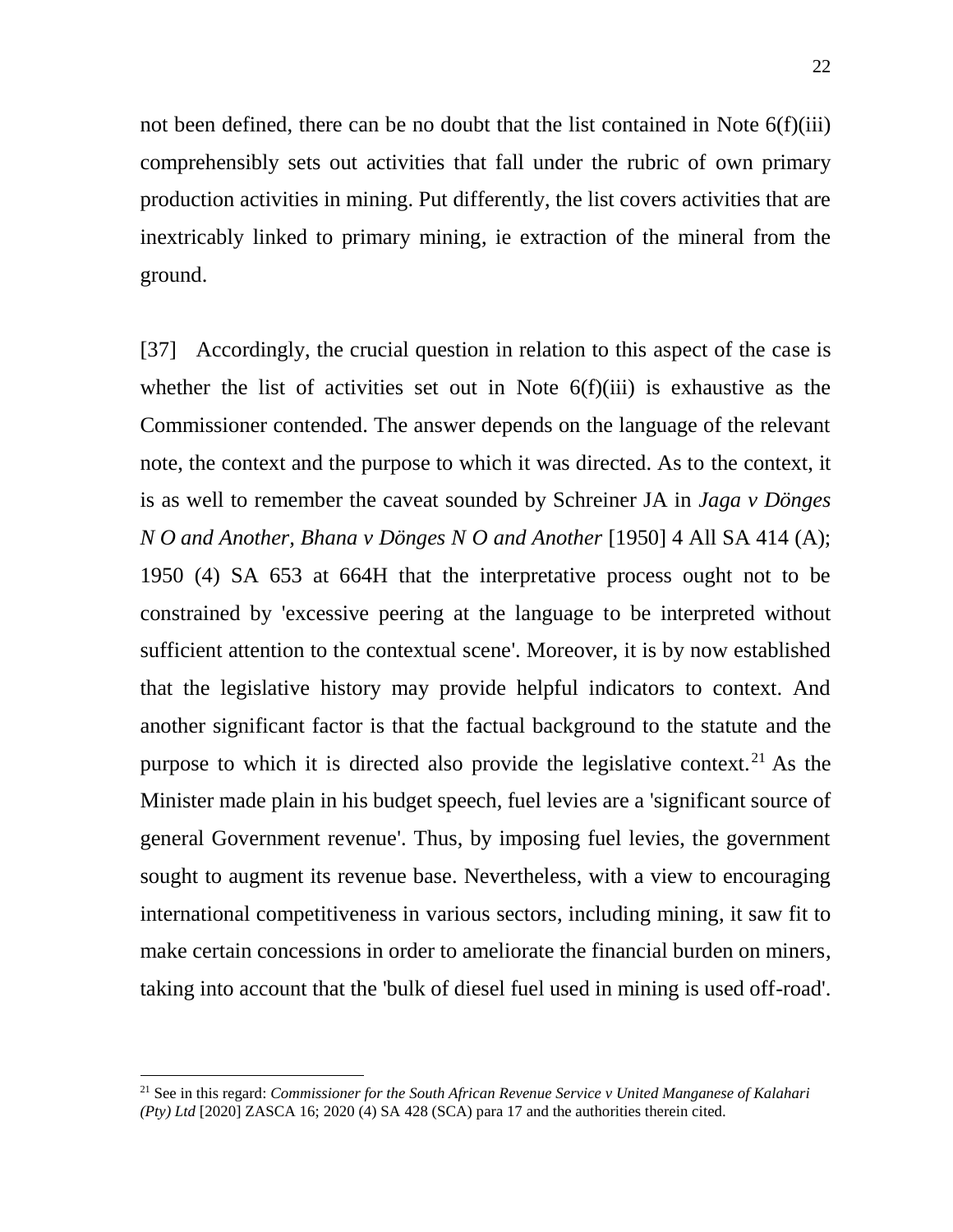It is therefore against this backdrop that the contentions of the antagonists must be considered.

[38] In their heads of argument counsel for the Commissioner submitted, with reference to certain decisions of this Court, $^{22}$  that the 'legislative history forms an integral part of the context in which legislation should be interpreted'. With that broad proposition there can be no quarrel. However, in elaboration counsel, relying on certain excerpts of the Minister's budget speech, contended that what the Minister said in relation to the refund of fuel levies forms part of the background material. Developing this point, counsel sought to argue that in construing Item  $670.04$  read with Note  $6(f)(ii)$  and (iii) regard should also be had to the Minister's speech. It will be remembered that in delivering his speech the Minister, amongst other things, emphasised that fuel levies 'are a significant source of general Government revenue'. And that in order to 'minimise the risk of fraud' the refund system must ensure that it 'is affordable within the broader fiscal framework'. The questions whether and in what circumstances it is permissible to have regard to ministerial speeches as an aid to interpreting legislation are not free from difficulty. However, I do not consider it necessary to delve into this aspect. In the view I take of the matter it is not necessary, in the context of the facts of this case, to venture into uncharted waters  $23$  and determine whether regard could be had to the Minister's speech for the language of Item 670.04 read with Note 6(f)(iii) is clear and unambiguous.

<sup>22</sup> *Commissioner, South African Revenue Service v United Manganese of Kalahari (Pty) Ltd* [2020] ZASCA 16; 2020 (4) SA 428 (SCA) para17; *Telkom SA SOC Limited v Commissioner for the South African Revenue Service* [2020] ZASCA 19; [2020] 2 All SA 763 (SCA); 2020 (4) SA 480 (SCA) paras 8-17.

<sup>23</sup> Cf *S v Makwanyane and Another* [1995] ZACC 3: 1995 (3) SA 391 paras 14-15; *Case and Another v Minister of Safety and Security and Others, Curtis v Minister of Safety and Security and Others* [1996] ZACC 7; 1996 (3) SA 617para 12 fn 18; *Thoroughbred Breeders' Association of South Africa v Price Waterhouse*  [2001] ZASCA 82; [2001] 4 All SA 161 (A) para 117 of the concurring judgment of Marais JA, Farlam JA and Brand AJA.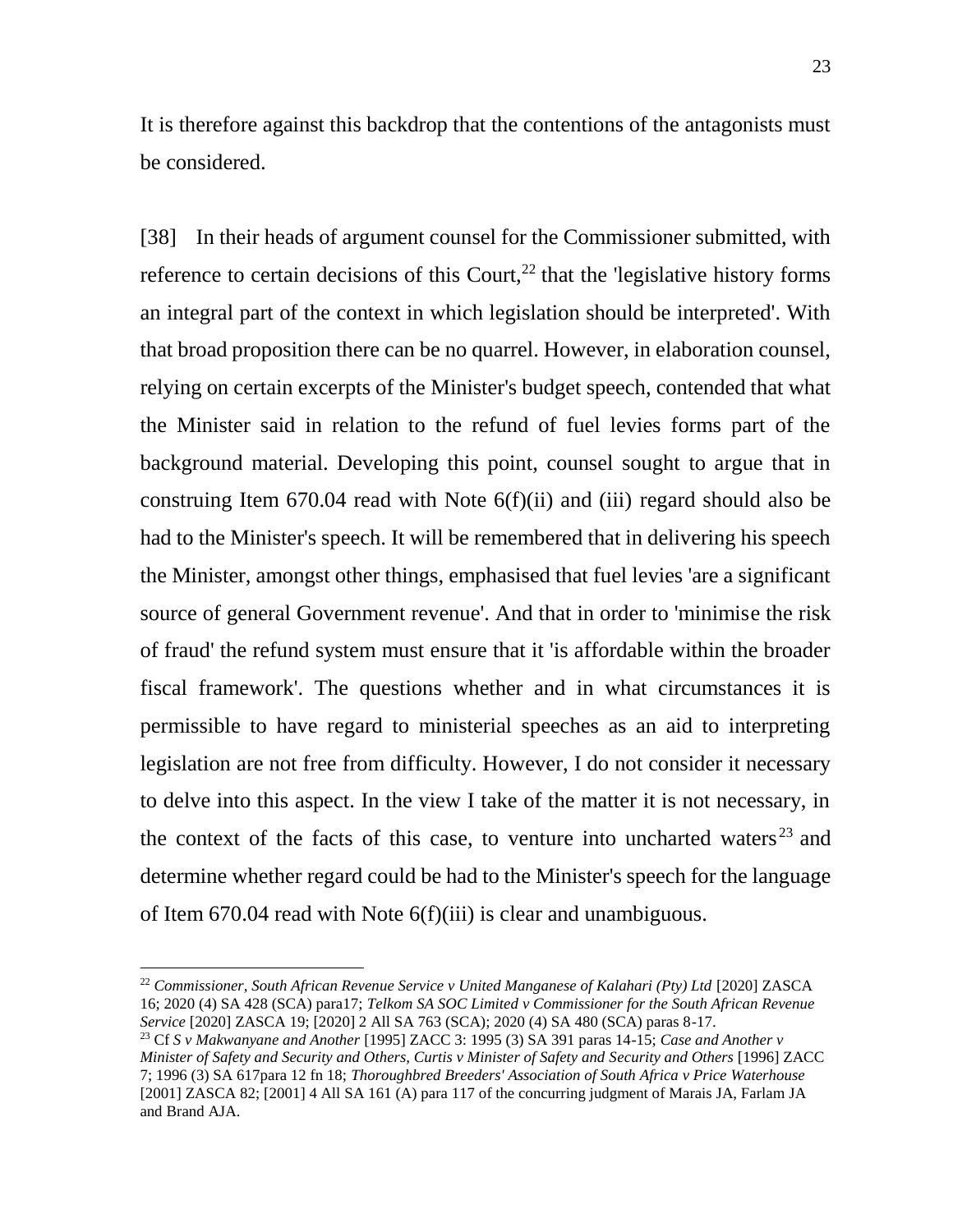[39] As was to be expected, in this Court, as in the high court, argument on this aspect centred mainly on the word 'include' located in the opening phrase in Note 6(f)(iii).

[40] As already mentioned, Glencore's submission was essentially that the list of production activities set out in Note 6(f)(iii) is non-exhaustive. This argument found favour with the high court which, in a nutshell, held that 'where activities conducted by [Glencore] do not fit exactly with the activities referred to in Note  $6(f)(iii)$ ... but are in reality part and parcel of the kind of operations' encompassed by the phrase 'primary production activities in mining' as envisaged, they are covered by rebate Item 670.04 and therefore 'qualify as primary production activities in mining as defined in note 6(f)(iii) ...'.

[41] Consequently, on the high court's interpretation the issue of whether an activity is a primary production activity in mining is open-ended. This means that apart from the list contained in Note 6(f)(iii) the question whether an activity qualifies for rebate of the diesel levy is to be determined on a case by case basis.

[42] The counter-argument advanced on behalf of the Commissioner was essentially this. The concession brought about by rebate Item 670.04 provides for an exception to the general rule, ie the imposition of fuel levies in order to promote revenue collection for the fiscus. And bearing in mind the underlying purpose of the Act which is to provide for, amongst others, the levying of a fuel levy, Note 6(f)(iii) was intended to delineate the parameters of the concession and is therefore exhaustive.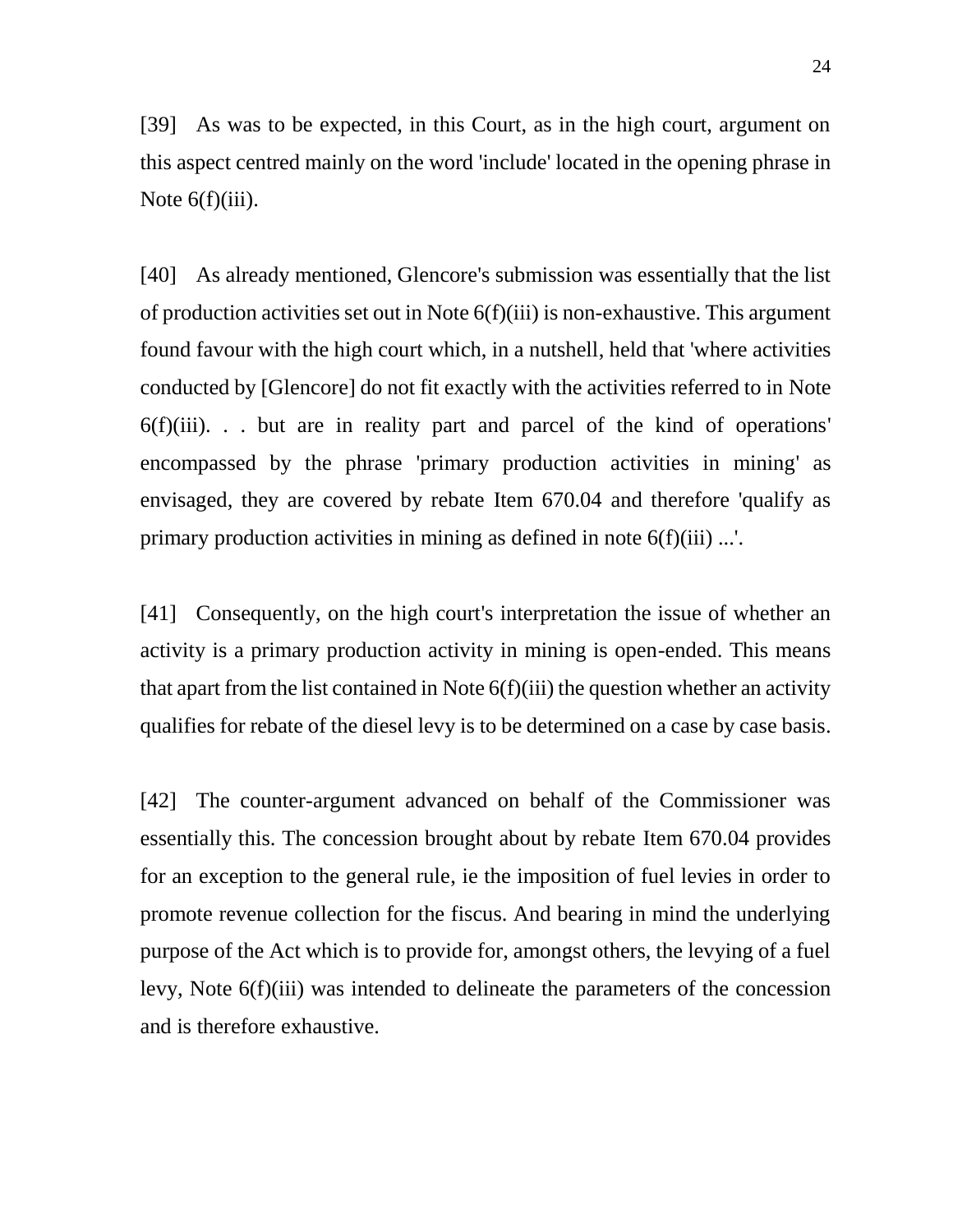[43] Central to the Commissioner's contention was a statement by Lord Watson in *Dilworth v Commissioner of Stamps* [1899] AC 99 at 105 in which the following was stated:

'The word "include" is very generally used in interpretation clauses in order to enlarge the meaning of the words and phrases occurring in the body of the statutes; and when it is so used, these words or phrases must be construed as comprehending not only such things as they signify according to their natural import, but also those things which the interpretation clause declares that they shall include. But the word "include" is susceptible of another construction, which may become imperative, if the context of the Act is sufficient to show that it was not merely employed for the purpose of adding to the natural significance of the words or expressions defined. It may be equivalent to "mean and include", and in that case it may afford an exhaustive explanation of the meaning which, for the purposes of the Act, must invariably be attached to these words or expressions.'

#### [44] In *R v Ah Tong* 1919 AD 186, this Court said the following at 189-190:

'The word "include" is often used in the definition of Acts of Parliament for the purpose of enlarging the meaning of a word or phrase by bringing under it something which is not comprehended under the ordinary meaning of that word or phrase. But assuming that the words comprise and include are exactly synonymous, it is clear that this is not the sense in which the word is here used, for the shops enumerated are such as would ordinarily fall under the natural meaning of "refreshment shop". In this section the word is used not for the purpose of extending the meaning of the expression "refreshment shops" but for the purpose of enumerating the different kinds of shops which are intended to be comprehended under that denomination. That, I think, would be the result to be arrived at even if the Legislature had used the word "including" instead of "comprising".'

[45] In *De Reuck* the Constitutional Court had occasion to observe that the meaning of 'include' in a statute has to be ascertained from the context in which the word is used, having regard to the purpose which the list under consideration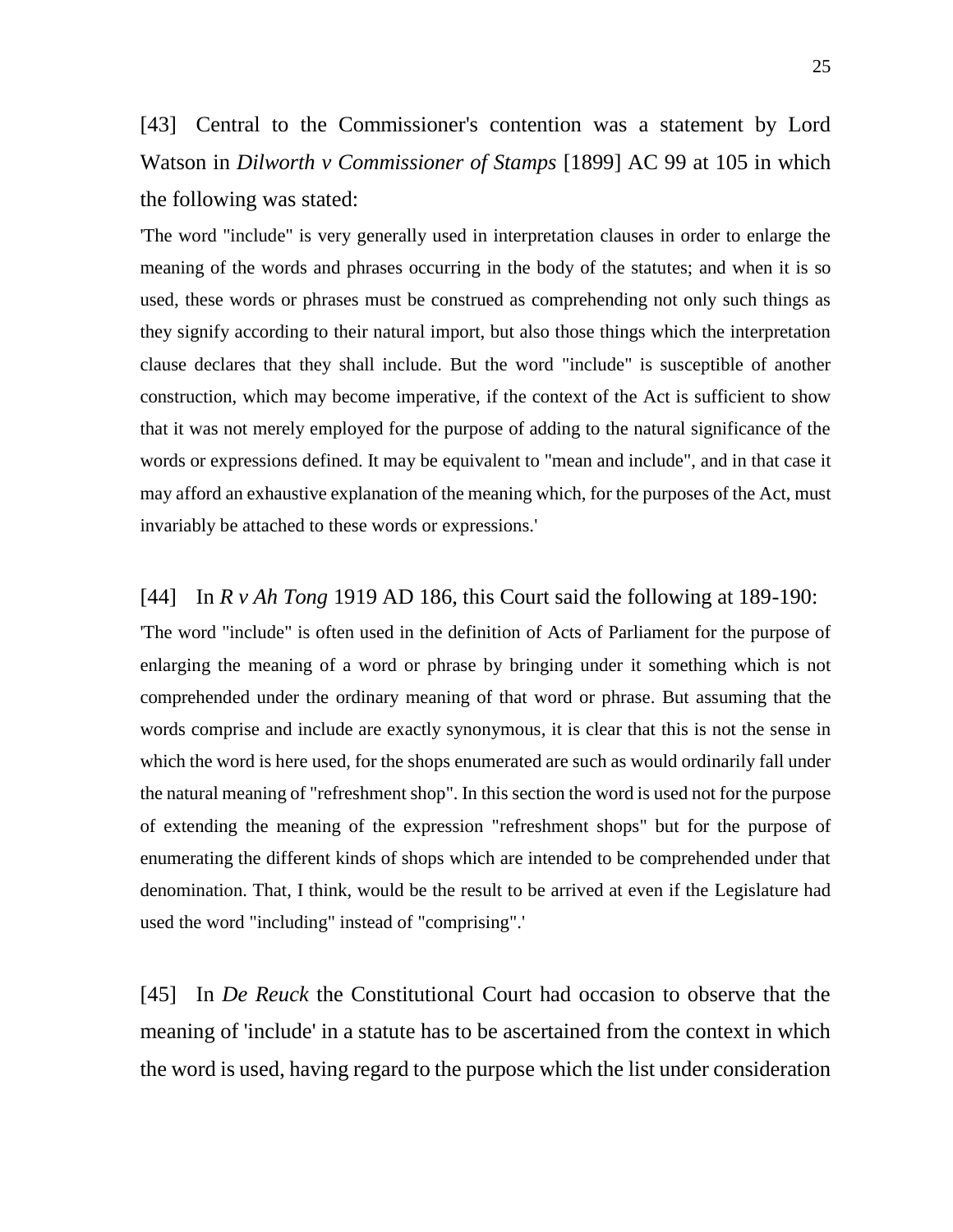was designed to serve. In para 18 of that judgment, Langa DCJ stated the following (footnotes omitted):

'The correct sense of "includes" in a statute must be ascertained from the context in which it is used. *Debele* provides useful guidelines for this determination. If the primary meaning of the term is well known and not in need of definition and the items in the list introduced by "includes" go beyond that primary meaning, the purpose of that list is then usually taken to be to add to the primary meaning so that "includes" is non-exhaustive. If, as in this case, the primary meaning already encompasses all the items in the list, then the purpose of the list is to make the definition more precise. In such a case "includes" is used exhaustively. Between these two situations there is a third, where the drafters have for convenience grouped together several things in the definition of one term, whose primary meaning – if it is a word in ordinary, non-legal usage – fits some of them better than others. Such a list may also be intended as exhaustive, if only to avoid what was referred to in *Debele* as ''n moeras van onsekerheid" (a quagmire of uncertainty) in the application of the term.'

[46] The upshot of what the Constitutional Court said in the passage quoted in the preceding paragraph was an endorsement of a well-established principle enunciated and explained in earlier cases.<sup>24</sup>

[47] In the heads of argument it was contended on behalf of the Commissioner that '[t]he use of the word "include" in the context of the whole of the provision, ie the very specific and limited definition which it proceeds to explain, shows that it could not possibly have been the purpose of the Schedule to create a non-exhaustive open-ended list of eligible activities'. Building on this thesis, it was submitted that the scope of each of the activities listed in Note 6(f)(iii) is

<sup>24</sup> See, for example, *Attorney General Transvaal v Additional Magistrate for Johannesburg* 1924 AD 421; *R v Hurwitz* 1944 EDL 23; *Nkabinde v Nkabinde and Nkabinde* 1944 WLD 112; *Estate Droste v Commissioner for Inland Revenue* 1946 TPD 435 at 437; *Union Government v Rosenberg (Pty) Ltd* 1946 AD 120 at 126-127; *Torf's Estate v Minister of Finance* [1948] 2 All SA 283 (N) at 288-289; 1948 (2) SA 283 (N) at 289; *R v Debele* 1956 (4) SA 570 (A) at 575B-576H; *Ndlovu v Ngcobo; Bekker and Another v Jika* 2003(1) SA 113 (SCA) para 20.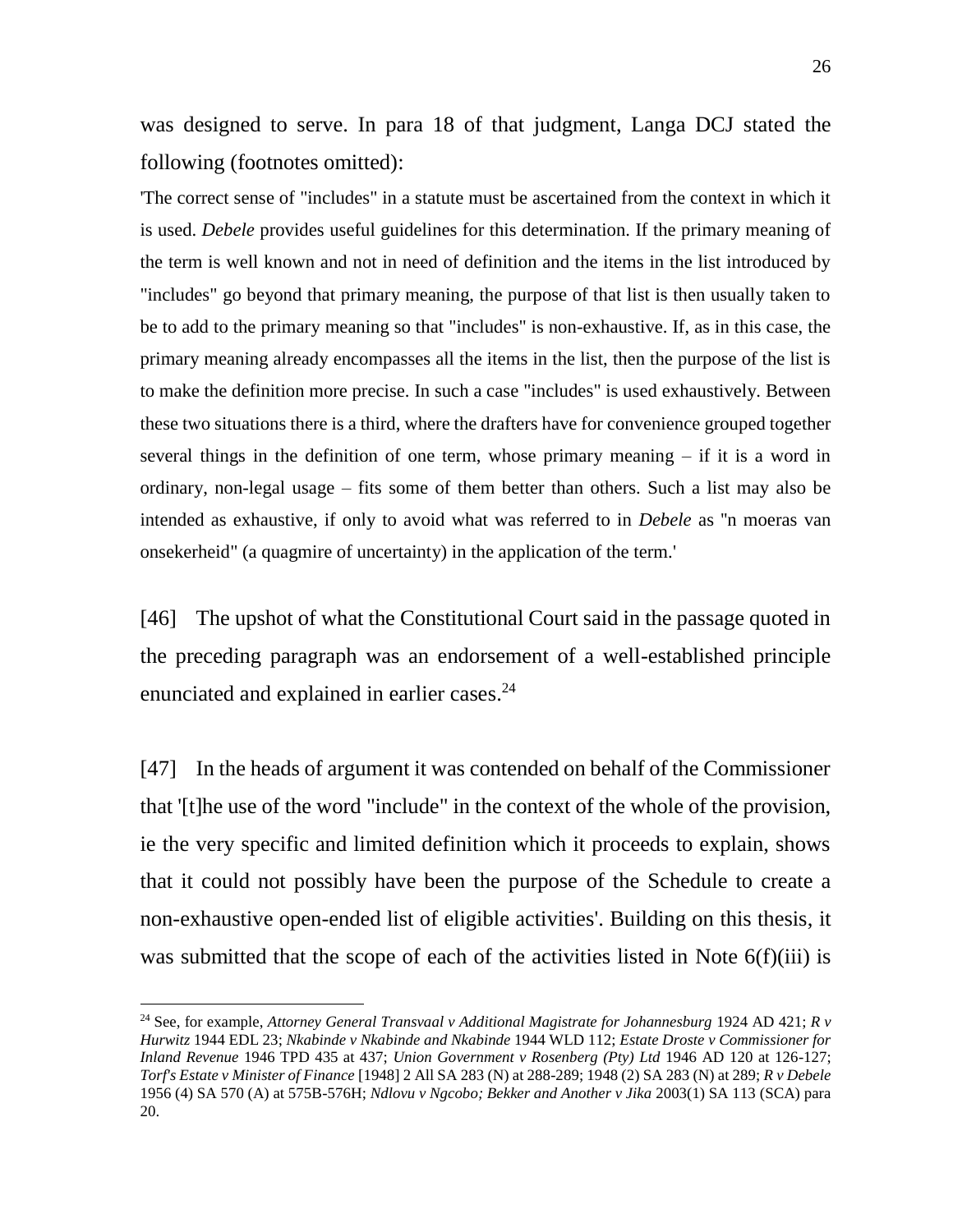qualified by the phrase 'own primary production in mining'. Thus, so the argument went, the purpose of the list was to clarify what the phrase 'own primary production in mining' entails rather than to extend its ambit.

[48] In the recent case (unreported) of *Graspan Colliery (Pty) Ltd v Commissioner for the South African Revenue Service* (*Graspan*) <sup>25</sup> heavily relied upon by the Commissioner, the court there had occasion to consider whether the word 'include' employed in Note 6(f)(iii) was intended to be exhaustive or not of the activities listed therein. In grappling with this question, Collis J stated the position as follows:

'In employing the reasoning of the cases listed above, I am persuaded that the use of the word "include" in the phrase own primary production activity in the note is to give the phrase a more precise meaning by **listing** what will encompass own primary production activities in mining. The word *"include"* is therefore, aimed at illustrating that the list is exhaustive of the meaning of primary production activities in mining. To hold otherwise, would render the usage of the word "include" nugatory and it will bring about a superfluous usage of the word in the phrase which could not have been what was intended by the legislator. Differently put, the legislator would not have embarked on the exercise to list twenty activities . . . if the legislator had no intention of having a list which is exhaustive. . . .'

[49] The decision in *Graspan* was trenchantly criticised by counsel for Glencore. First, it was submitted that the court in *Graspan* was bound by the judgment now on appeal before us in this case which had been delivered almost a year earlier unless it was found to be clearly wrong. Second, it was submitted that the basis upon which *Graspan* was distinguished from the earlier decision was unsound. Third, that in concluding that the list in Note 6(f)(iii) was exhaustive, the court in *Graspan* allowed itself to be influenced by the question

 $25$  Gauteng Division of the High Court, Pretoria case no  $8420/2018$  delivered on 20 September 2020.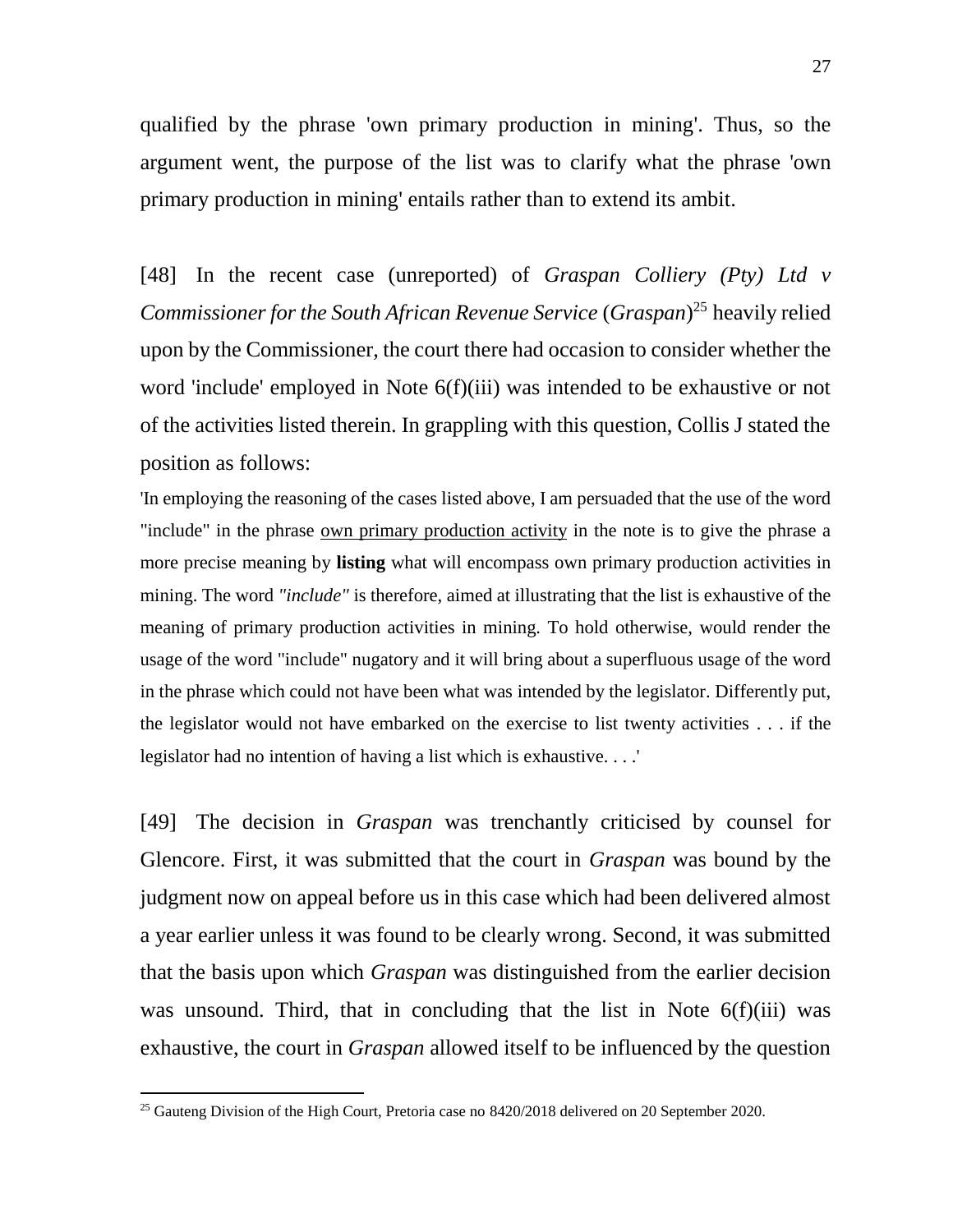'whether rehabilitation was a primary production activity in mining' – which is what *Graspan* dealt with – 'or whether the activities of Glencore in the present case qualified as primary production activities in mining'.

[50] The criticism levelled against *Graspan* misses the point. It deflects focus from what is at the heart of the dispute in this case, namely whether 'include' in the context of the instrument in which it is employed is indicative of an exhaustive rather than a non-exhaustive list of activities.

[51] A non-exhaustive list would lead to unbusinesslike or insensible result. This is so because an interpretation that favours a non-exhaustive list has a potential to frustrate the principal purpose sought to be advanced by the imposition of fuel levies on diesel in the first place. Thus, it would be out of sync with the Government's fiscal framework that was at the core of the introduction of rebate Item 670.04. Even more, that some of the activities included in the list unquestionably fall outside the meaning of primary mining not only reinforces the conclusion reached in this judgment but also militates against the interpretation for which Glencore contended. In addition, such an interpretation pays no regard to the underlying purpose and scheme of the Act which is to provide, amongst others, for the levying of a fuel levy. As Collis J rightly observed in *Graspan* there would have been no virtue in Note 6(f)(iii) listing multiple activities encompassed by 'own primary production activities in mining,' some of which go beyond the extraction of coal from the ground, if the list would nevertheless be non-exhaustive.

[52] To my mind, the purpose of having a comprehensive list of inclusions such as the one found in Note 6(f)(iii) was to avoid uncertainties. And, as already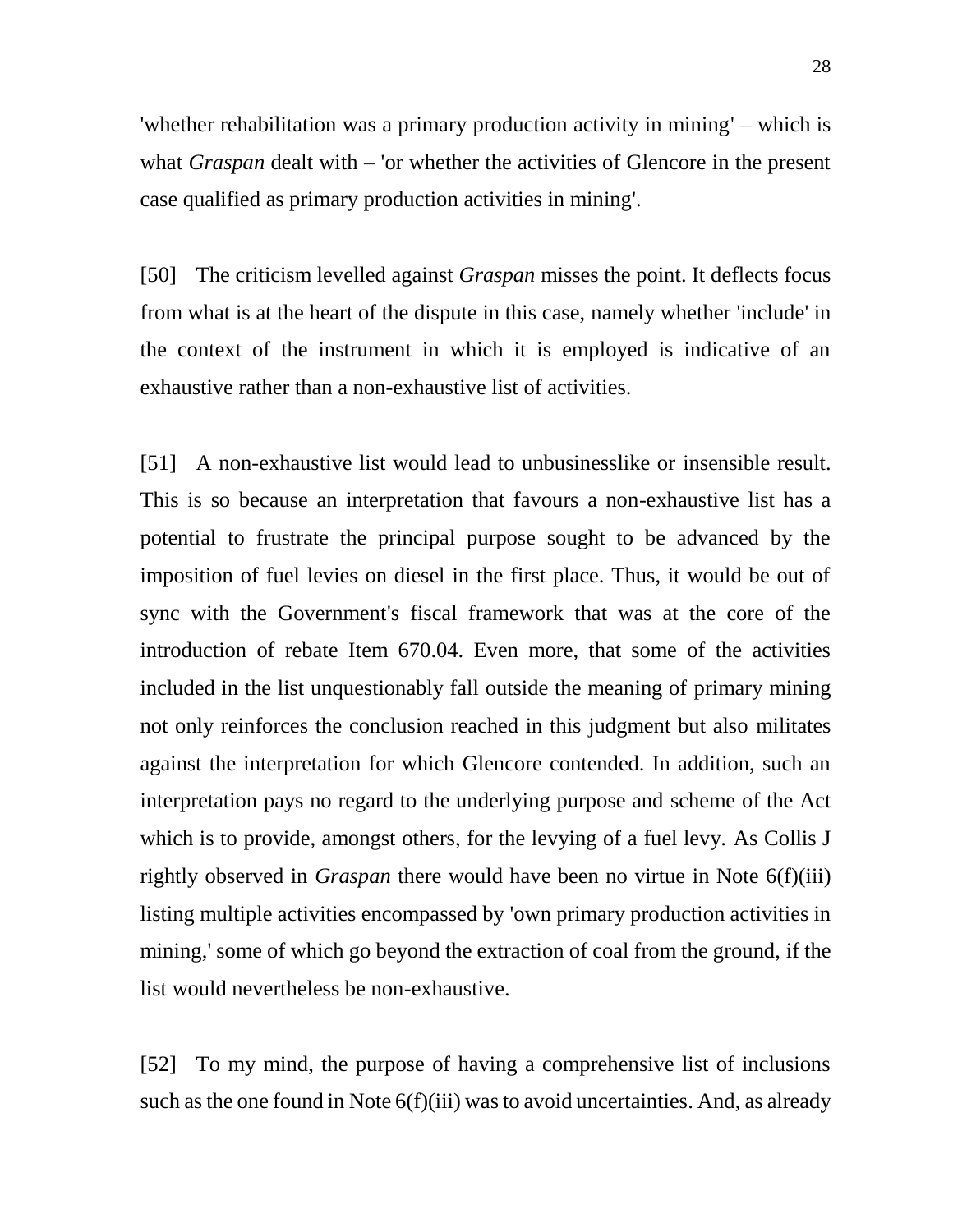mentioned, this is borne out by the fact that some of the activities contained in the list of inclusions, as the high court rightly noted, have the effect of broadening the natural meaning of the phrase 'primary production activities in mining' by bringing within its scope activities that are not comprehended under the ordinary meaning of that phrase. Consequently, to hold that the list was meant to be non-exhaustive would lead to uncertainties in the implementation of the rebate item with which this case is concerned.

[53] In sum, to interpret the word 'include' in the context in which it is used in Note 6(f)(iii) as indicative of a non-exhaustive list would not only be to ignore fiscal reality and the broader fiscal framework that informed the introduction of rebate Item 670.04 but also the object of the Act which, through the imposition of fuel levies, sought to broaden the government's revenue base. This is manifest in the purpose of the Act and Item 670.04 itself. These factors impel the conclusion that the diesel rebates were never intended to be a complete reversal of the fuel levies in the mining sector. This explains why Note 6(f)(iii) provides for a long and comprehensive list of what is encompassed by 'own primary production activities in mining'. Put differently, the long list of inclusions serves to carefully circumscribe the ambit of the activities in respect of which rebate refunds may be claimed under the relevant item, thereby dispelling any notion that the list of inclusions is open-ended. That the phrase 'own primary production activities in mining' is nowhere defined in Note 6 also reinforces this conclusion.

[54] For the foregoing reasons I am persuaded that in granting its order the high court came to an erroneous conclusion. Therefore, the appeal must succeed and the Commissioner's determination reinstated.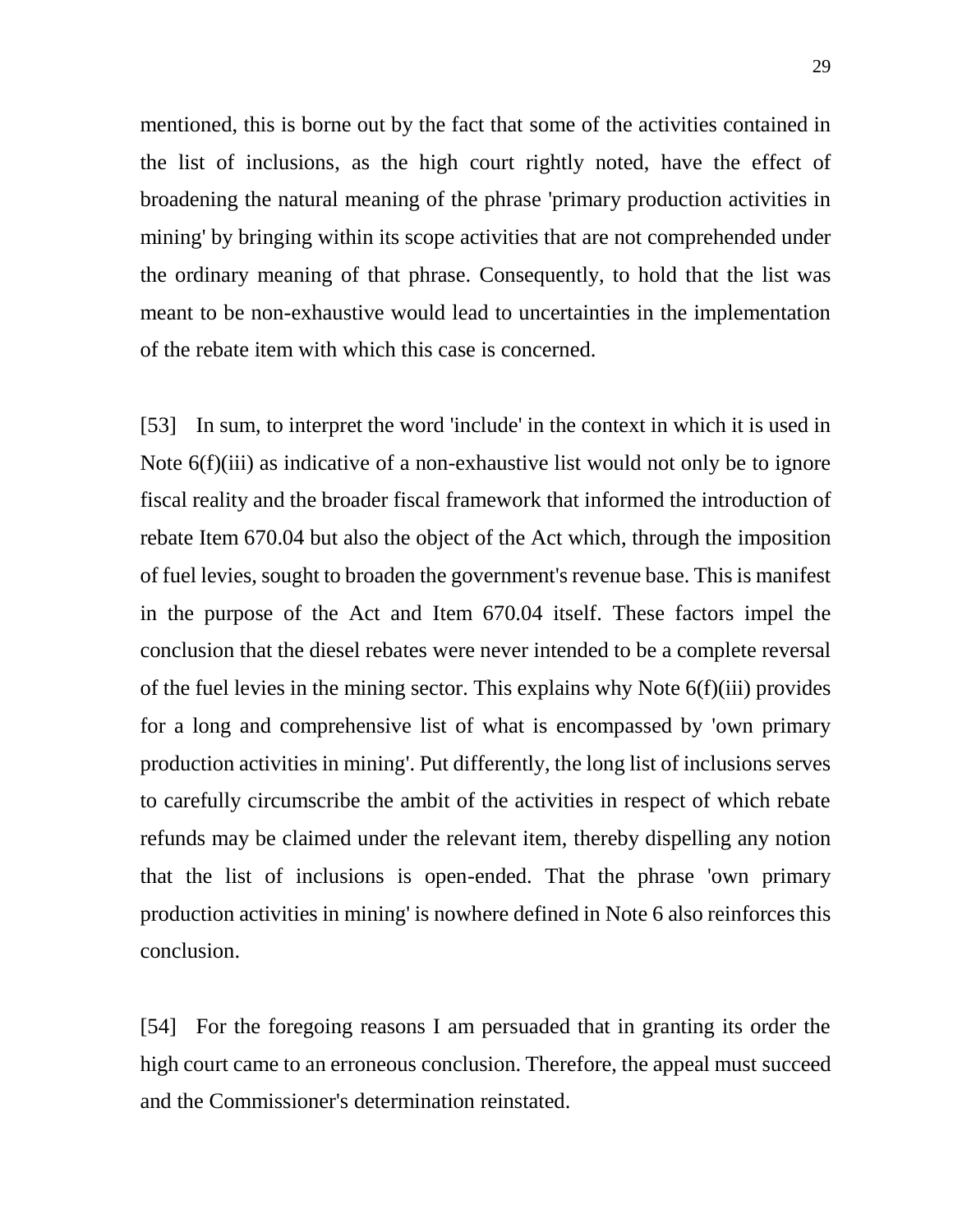[55] In the result the following order is made:

- 1 The appeal is upheld with costs, including the costs of two counsel.
- 2 The order of the high court is set aside and in its place is substituted the following:

'The application is dismissed with costs, including the costs of two counsel where so employed.'

> X M PETSE DEPUTY PRESIDENT SUPREME COURT OF APPEAL

### **Rogers AJA (Gorven and Mabindla-Boqwana AJJA concurring):**

[56] I have read the judgment of Petse DP. I agree with its conclusion and much of the reasoning. However, there are some aspects where my approach differs to his, hence this separate judgment.

[57] Like my colleague, I prefer not to place reliance on the Minister's speech when the rebate scheme was introduced. In the present case, the purposes of the legislation are apparent from its content. The primary taxing provision – the fuel levy – has as its purpose to raise revenue for the State. The rebate scheme, which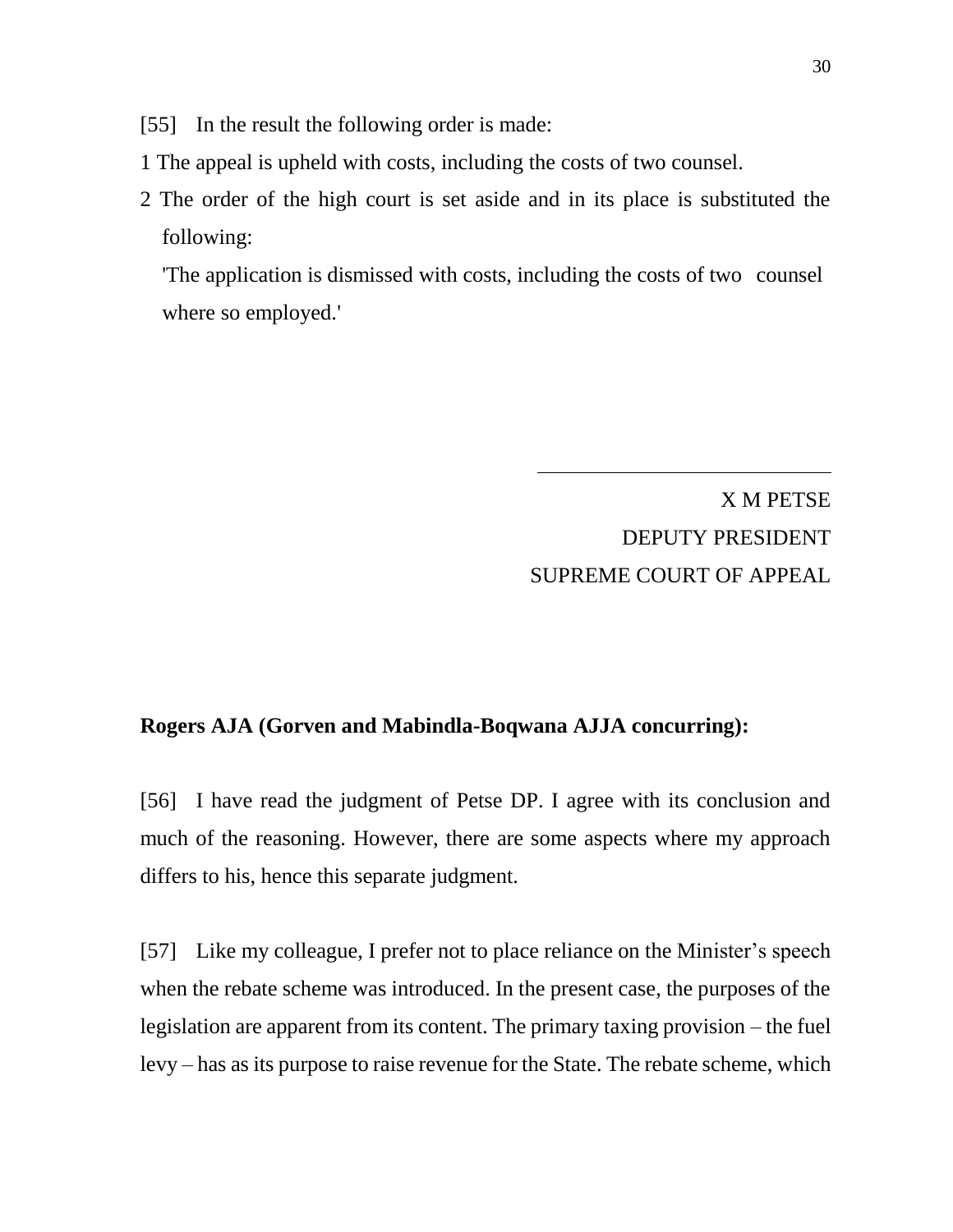was introduced later, has as its purpose to grant a financial indulgence to firms engaged in certain forms of primary production.

[58] The taxing provisions (s 47(1) read with the relevant items in Parts 5A and 5B of Schedule 1, which impose the fuel levy on diesel) are in wide and simple terms, and undoubtedly apply to the diesel at issue in this case. By contrast, the rebate scheme (Item 670.04 read with Note 6 in Part 3 of Schedule 6) is meticulously detailed. The lawmaker was at pains to circumscribe the activities which were entitled to benefit from the scheme. I agree with Petse DP that an open-ended interpretation which allows for the inclusion of items not plainly covered by the language of Note 6 is unlikely to give effect to the legislation's intention.

[59] The lawmaker did not intend all mining activities to benefit from the scheme, only 'own primary production activities'. Due weight must be given to the word 'primary', of which the natural antonym is 'secondary'. In my view, 'primary production activities' in mining mean activities associated with extracting minerals from the ground as distinct from activities which occur after minerals have been extracted from the ground, such latter activities being 'secondary'. Items (aa) to (uu) in Note 6(f)(iii) must as far as reasonably possible be interpreted in a way which is consistent with the ordinary meaning of the phrase 'primary production activities in mining' rather than in a way which negates the distinction between 'primary' and 'secondary' activities. This is so whether or not the list is exhaustive. And if the list is not exhaustive, its contents may cast light on what the lawmaker intended as the ordinary meaning of 'primary production activities'.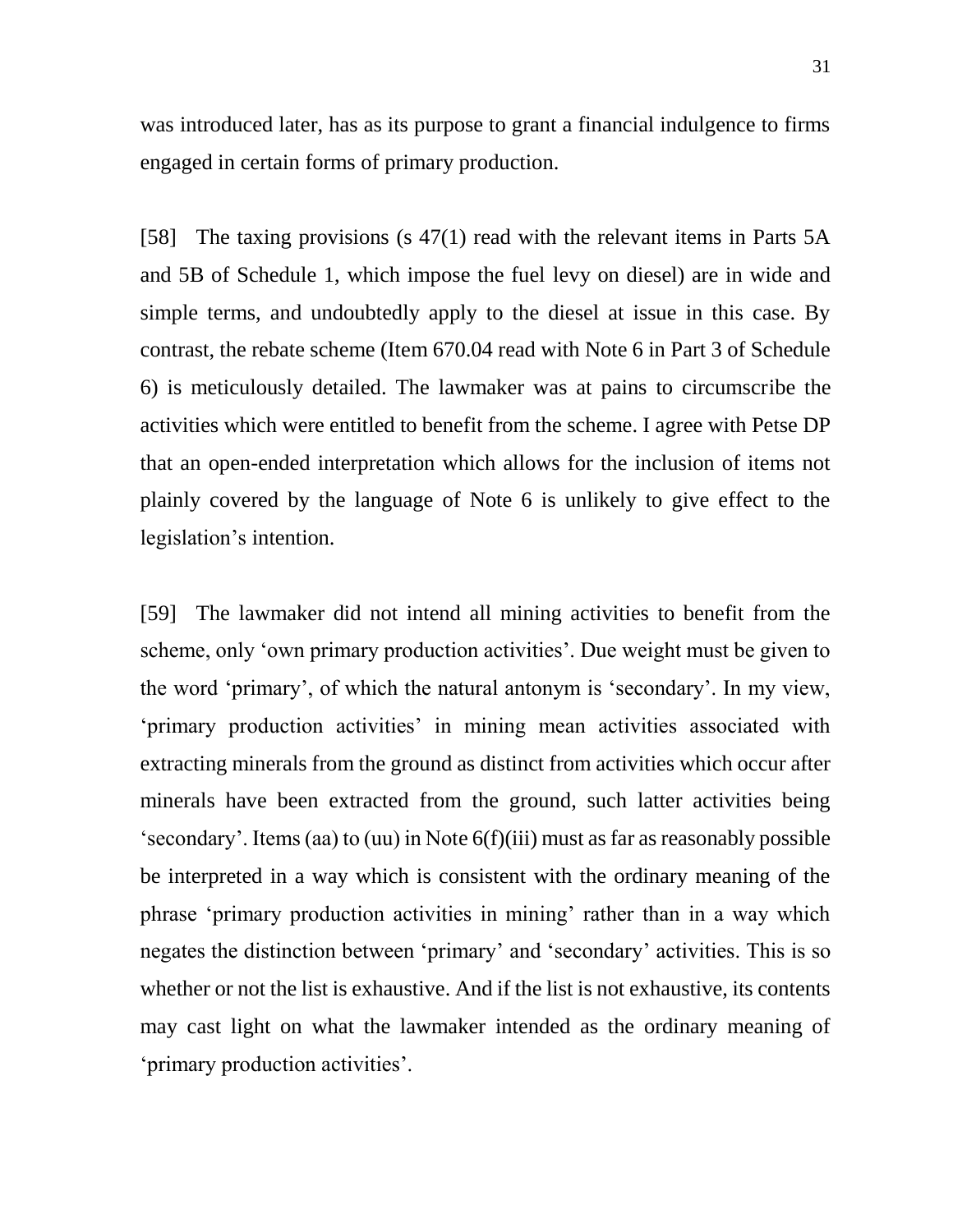[60] In this case the 'mineral' for which Glencore mines is coal. Glencore's papers provided no information about how the coal is extracted from the ground. The operation appears to be an open-cast mining operation. All the diesel-using activities in issue are activities in relation to 'coal' after it has been extracted from the ground. The material transported from the pit is said to be 'coal'. The 'coal' is crushed to size in various operations and transported by conveyor belt to a plant where it is washed, stockpiled and taken to a railway siding. Since all these operations take place after the mineral (coal) has been extracted from the ground, they are not within the ordinary meaning of 'own primary production activities'.

[61] My colleague has quoted Note 6(f)(iii) as it read at the time relevant to this case. He considers that some of the listed activities are clearly beyond the ordinary meaning of 'own primary production activities in mining' but finds that Glencore put up insufficient evidence to bring its activities within any of those in the list. In my view, however, it is possible to interpret the listed activities in a way which is consistent with 'own primary production activities'. In this regard, there is a distinction between extracting ore and extracting minerals. Note 6(f)(i)(bb) defines 'minerals' as meaning 'minerals in any form, whether solid, liquid or gaseous, occurring naturally in or on the earth, in or under water or in the tailings and whether organic or inorganic and having been formed by or subject to a geological process, excluding water, but including sand, stone, rock, soil (other than topsoil), clay, gravel and limestone'.

[62] Certain minerals, typically metals such as gold, silver, copper and the like, are embedded in ore. Extracting mineral-bearing ore from the ground is only part of the process of extracting the mineral, since further processes have to be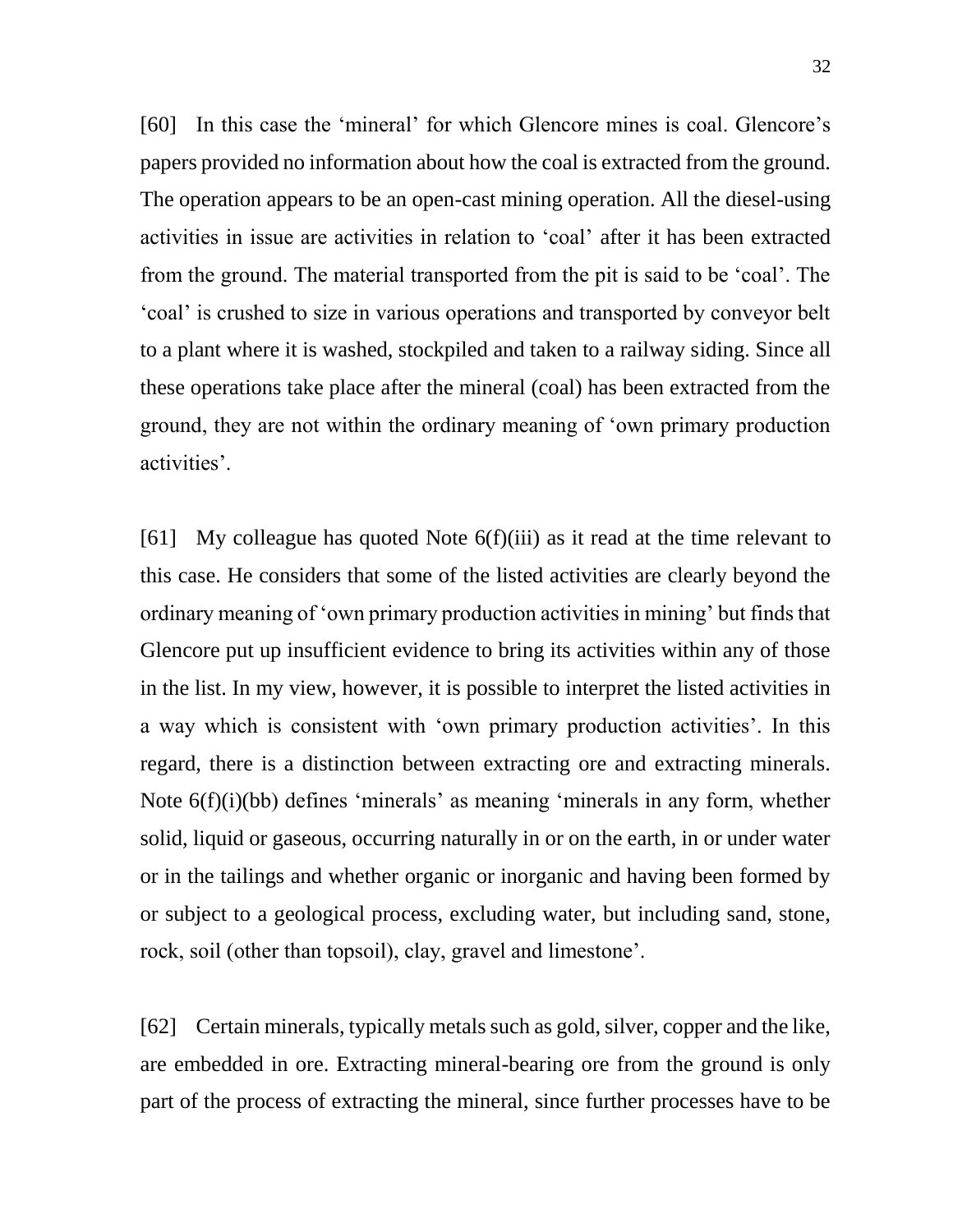performed to extract the mineral from the ore. In such cases, 'primary production activities in mining' can sensibly include those further processes, ie all processes until one has extracted the mineral for which one is mining.

[63] Some of the items on the list on which Glencore relied in argument can, in my view, be explained on this basis. Item (pp) refers to the transporting of 'ores or other substances containing minerals for processing in operations for recovery of minerals'. The very wording of this item shows that the minerals contained in the ore or other substance have not yet been extracted from the material in which they are embedded. Transporting such material to the place where the mineral will be extracted is still part of 'primary production'. Item (tt) refers to the transporting of 'ores or other substances containing minerals from the mining site to the nearest railway siding', presumably because in some cases extraction of the mineral from the ore takes place elsewhere than at the mining site. What I have said in relation to (pp) applies to (tt) as well. What is significant is that the list does not include the transporting of 'minerals', only the transporting of ore or other substances containing minerals. The diesel-using activities in Glencore's case are concerned with transporting and processing coal, being the extracted mineral.

[64] Item (nn) refers to the 'reactivation of carbon for use in the processing of ores containing gold if the reactivation occurs at the place where mining for gold is carried on'. Because this is an activity aimed at extracting the mineral (gold), it forms part of primary production, although the lawmaker only included this form of primary production if it occurs 'at the place where the mining for gold is carried on'. This is in keeping with the general requirement in Note  $6(f)(ii)(bb)$  that, in order to qualify for the rebate, the activities must, unless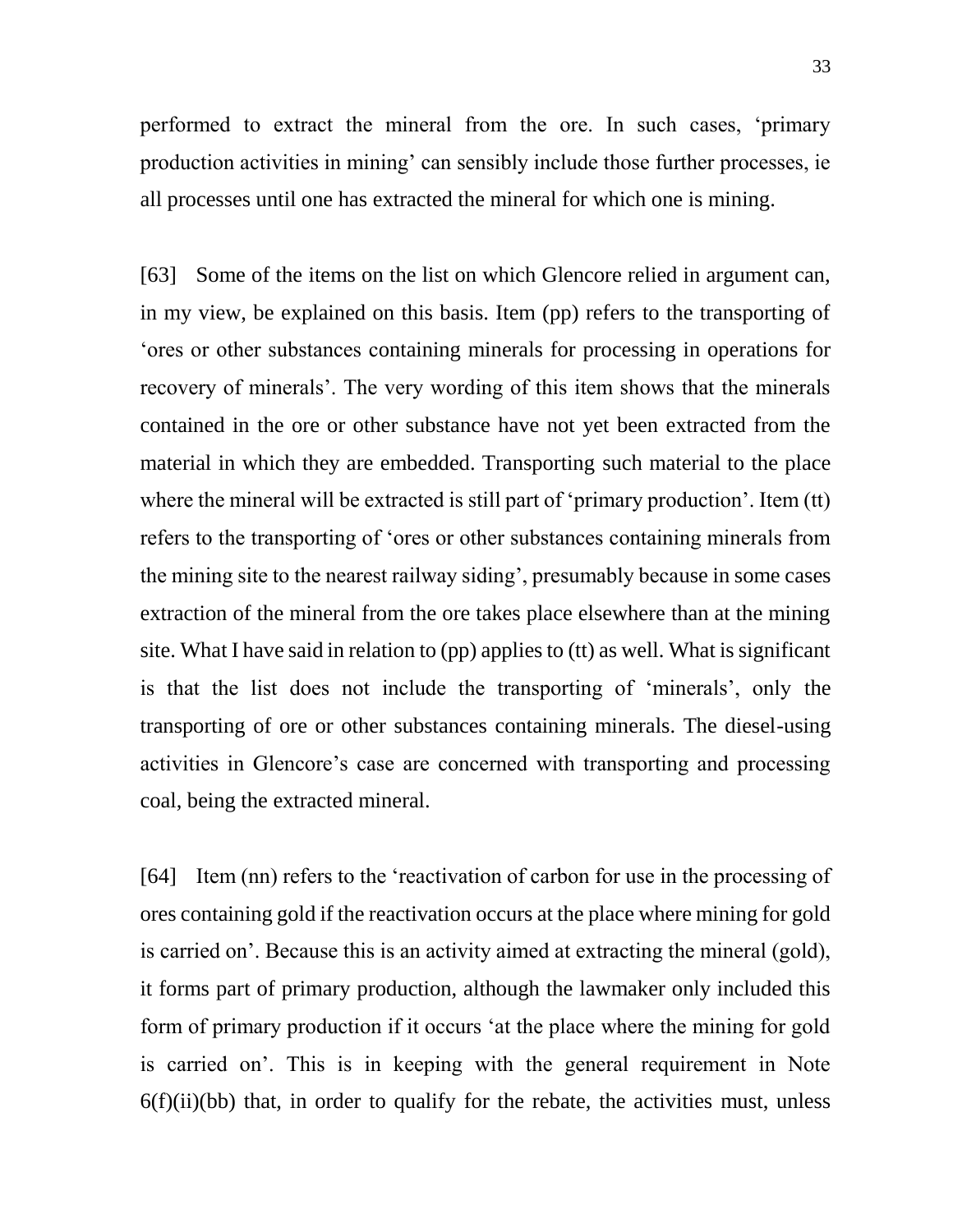otherwise specified, be carried on 'at the place where the mining operation is carried on'. In context, this refers to the place where material is extracted from the ground. Although the extraction of minerals from ore may be part of primary production in mining, there has to be extraction of material from the ground for there to be 'mining'.

[65] All the other activities listed in Note  $6(f)(iii)$  should, in my view, be understood as referring to activities of the kind in question when associated with primary production activities. Item (cc) is the core primary production activity – 'operations for the recovery of minerals …'. In order to place its meaning beyond doubt, and no doubt out of an abundance of caution, the lawmaker in December 2013 amended item (cc), with retrospective effect to 1 January 2011, by inserting the words 'but not including any post-recovery or post-mining processing of those minerals'. Unless compelled by plain language to do so, one should not negate this qualification by interpreting other items in the list as including activities forming part of 'post-recovery or post-mining processing' of minerals.

[66] Items (aa) and (bb) are preparatory steps to enable primary production to take place (prospecting, removing over burden etc). Other items in the list are activities directly associated in one way or another with the extracting of minerals from the ground. Thus when item (gg) refers to the 'construction or maintenance of private access roads at the place where the mining operation is carried on', it is referring to access roads which enable the primary production activities (the extraction of material from the ground, and the extraction of minerals from the ore if applicable) to be conducted, ie which enable workers and materials to get to the place of extraction.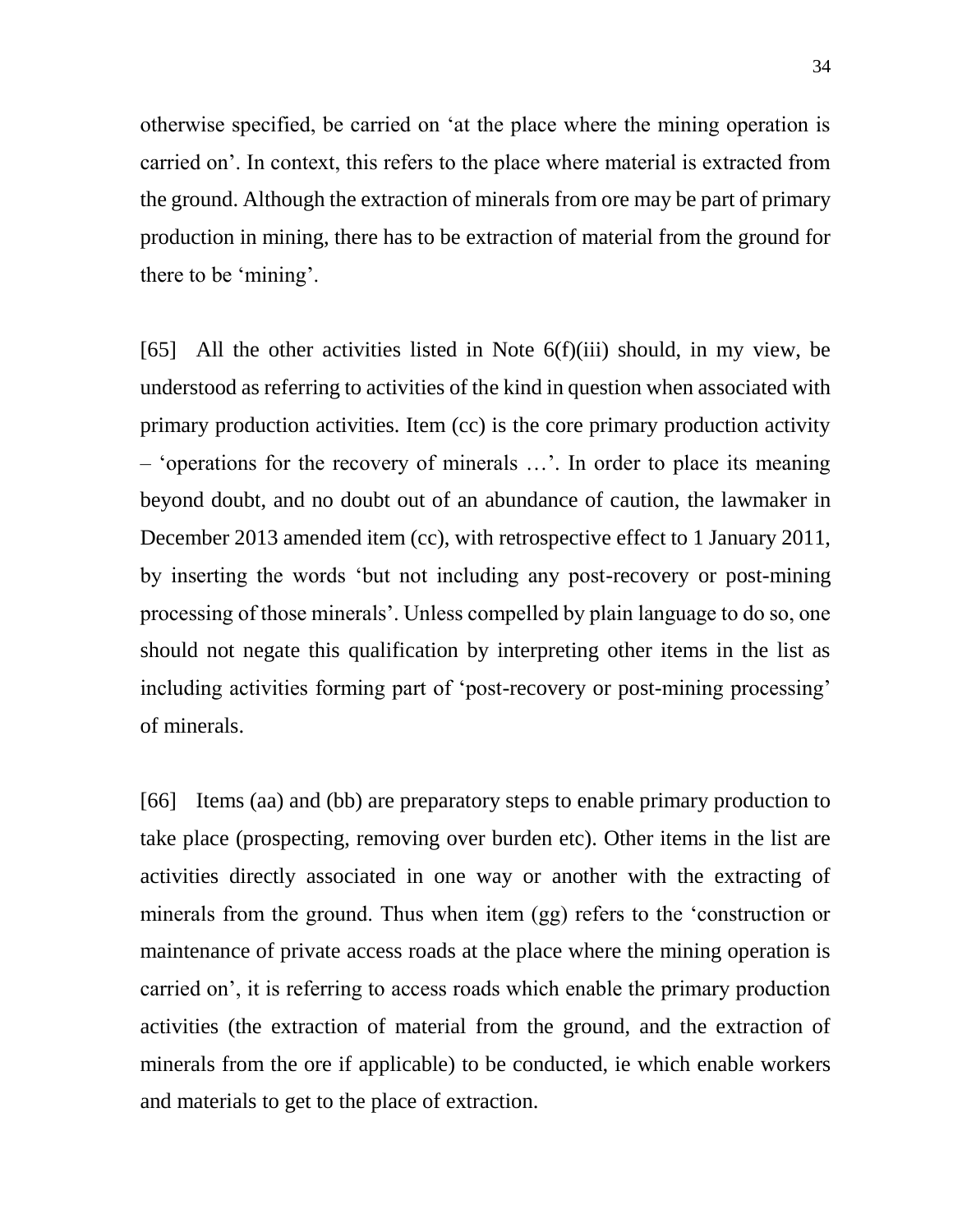[67] Item (mm) refers to '[c]oal stockpiling for the prevention of spontaneous combustion of coal as part of primary mining operations'. Since this item expressly refers to 'primary mining operations', it cannot encompass coal stockpiling as part of secondary mining operations. Glencore did not state that any of the stockpiling in issue in this case is conducted in order to prevent spontaneous combustion. In any event, it is clear that the stockpiles referred to in the evidence are stockpiles created after completion of primary production. In underground coal mining operations, item (mm) could refer to the stockpiling of coal in mining shafts before it is taken to the surface. It may also refer to stockpiling at the surface (whether brought there from underground or in opencast operations), before the coal is collected for further processing.

[68] Item (vv), which the high court quoted and which was inserted with effect from 27 May 2016, covers rehabilitation, excluding such activities performed beyond the place where the mining operations are carried on. This does not, in my view, show that the list includes items plainly not encompassed within the ordinary meaning of 'own primary production activities in mining'. Item (vv) can sensibly be applied to rehabilitation of ground where the extraction of mineral-bearing ores and/or the extraction of minerals takes place. Since environmental management plans for rehabilitation are required prior to mining activity being authorised, this is also a necessary part of the primary production activity. Without it, no mining could take place.

[69] In my opinion, therefore, the activities in which Glencore used the diesel do not fall within the scope of any of the items listed in Note 6(f)(iii).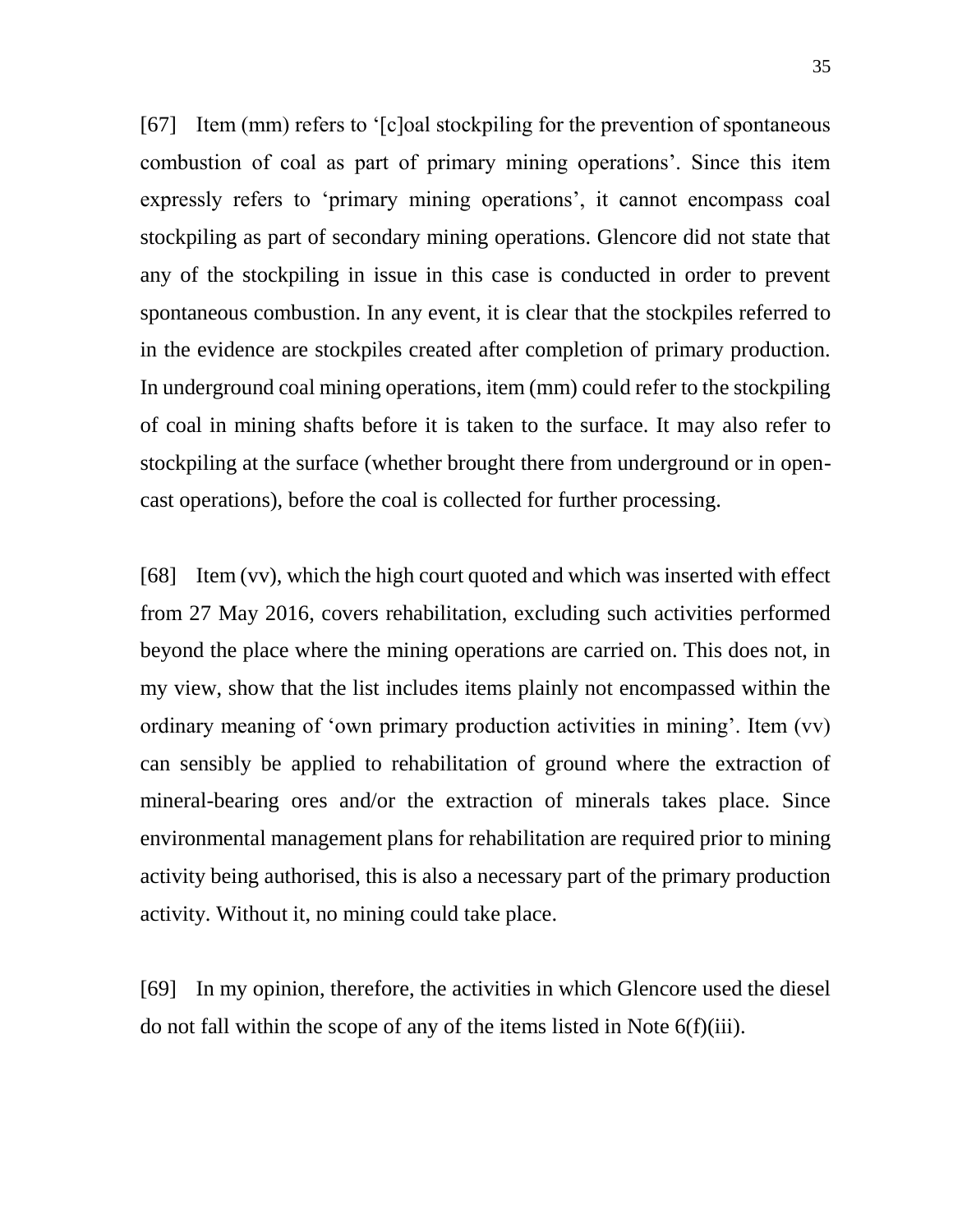[70] The attention devoted by the high court and by counsel to the meaning of 'include' was, in my view, misdirected. Glencore's argument was that if its activities do not fall within any of the listed activities, the introductory word 'include' is non-exhaustive, so that its activities could nevertheless be held to be covered. The argument is misconceived. The only effect of giving 'include' a non-exhaustive interpretation is to allow Glencore to fall back on ordinary meaning of 'primary production activities in mining'. A non-exhaustive interpretation of 'include' does not permit one to travel beyond (a) the meaning of the defined term (here 'own primary production activities in mining') and (b) the meaning of the definition (here, items  $(aa) - (uu)$ ). What the high court seems to have done is to insert non-primary activities into the definition by analogy with those activities contained in the list. That was not permissible.

[71] For the reasons stated, it is not necessary, in my view, to decide in what precise sense the word 'include' is used in Note 6(f)(iii), although I am inclined to share Petse DP's view that it is exhaustive. The main purpose of the list, in my view, is to identify those activities sufficiently closely associated with the extraction of minerals from the ground to be included in the rebate scheme. Had such a list not been enacted, there may have been doubt as to whether ancillary activities which were necessary for primary production to take place, but which did not themselves constitute the act of extracting minerals from the ground, were covered. Since the primary activity of extraction seems to be covered by item (cc), there does not appear to be scope for any other activity to be brought within the ordinary meaning of 'own primary production'. At any rate, I cannot at the present time think of any such other activities.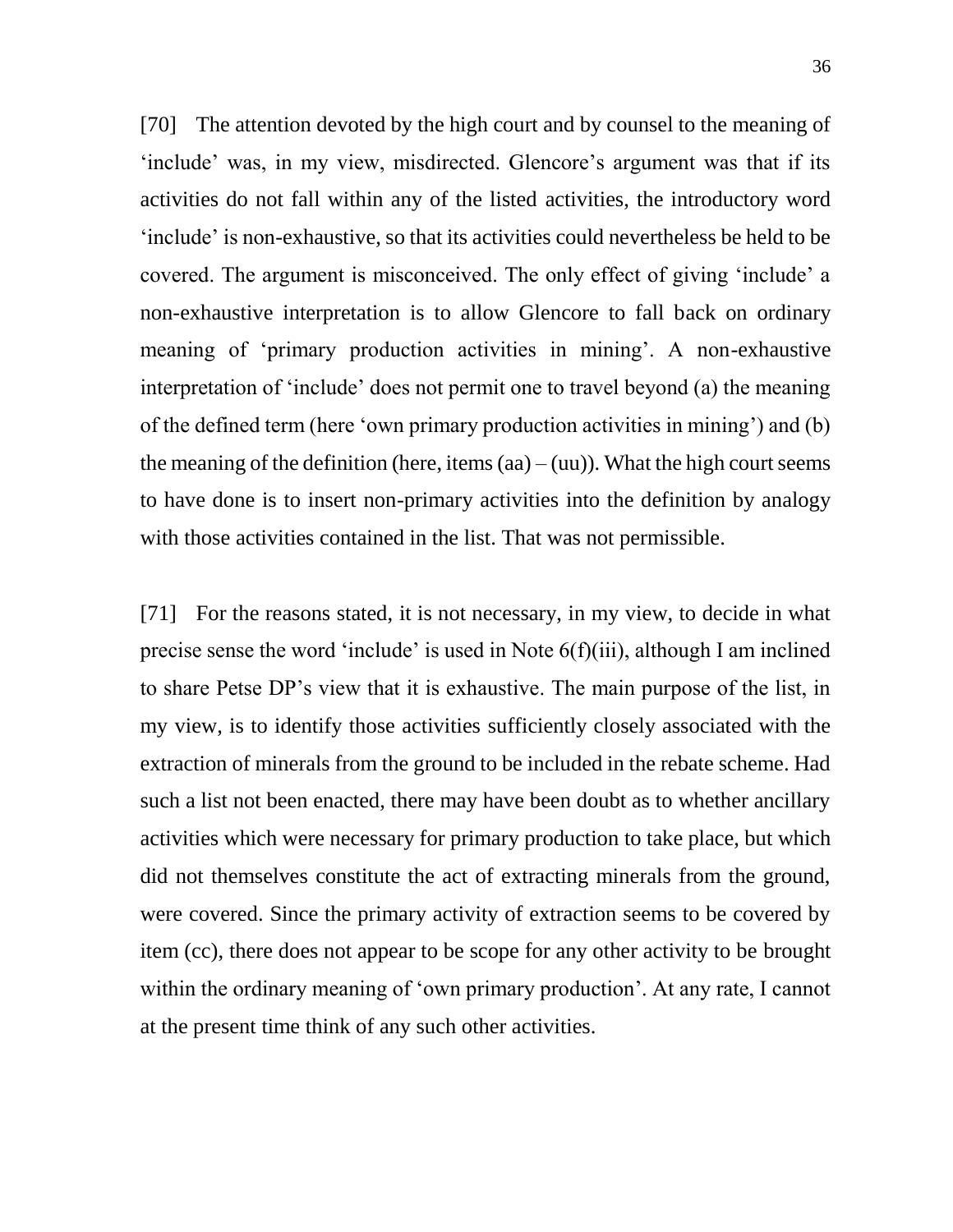[72] For these reasons I agree with the order proposed by Petse DP.

O L ROGERS ACTING JUDGE OF APPEAL

\_\_\_\_\_\_\_\_\_\_\_\_\_\_\_\_\_\_\_\_\_\_